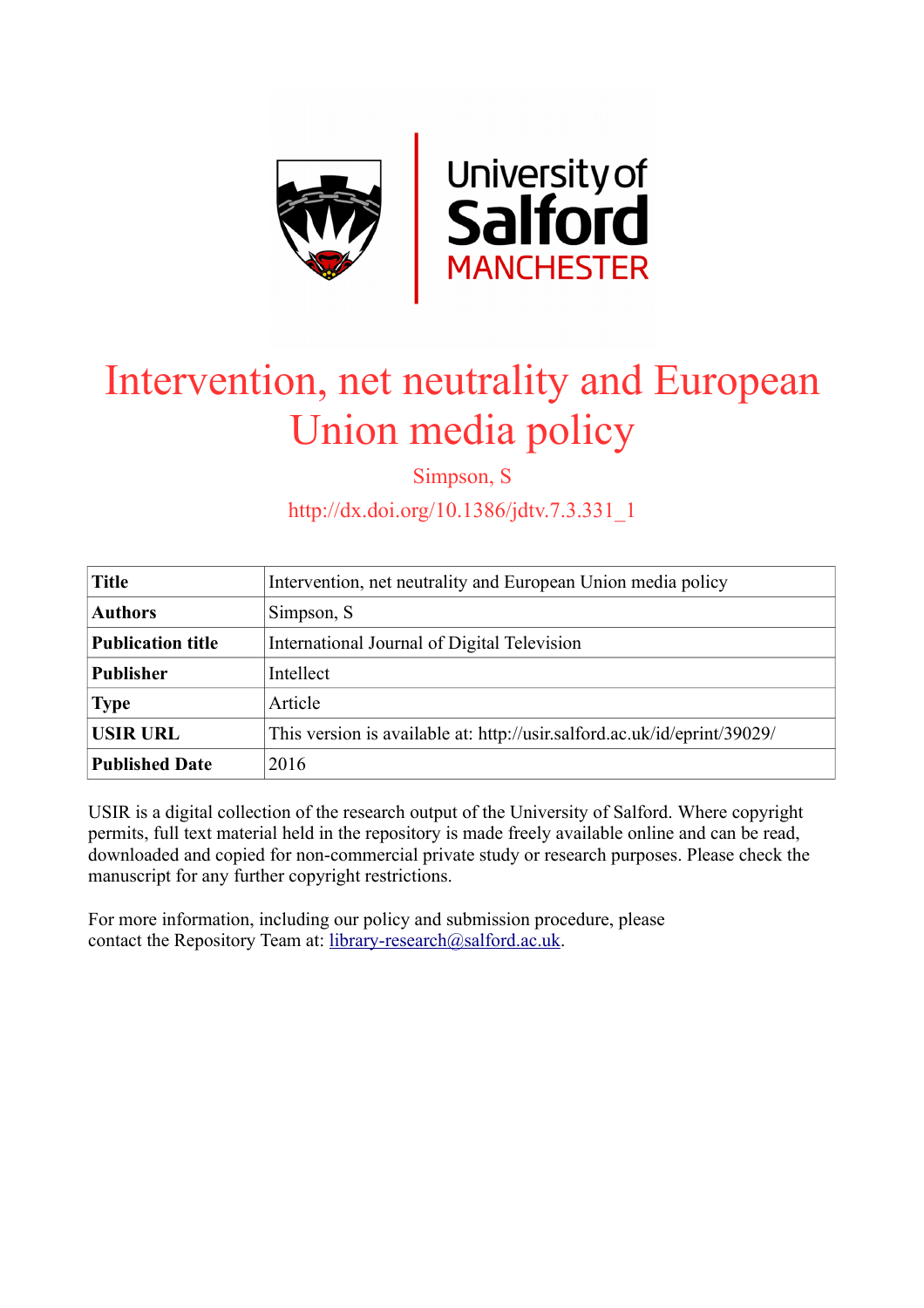Intervention, net neutrality and European Union media policy

Seamus Simpson

University of Salford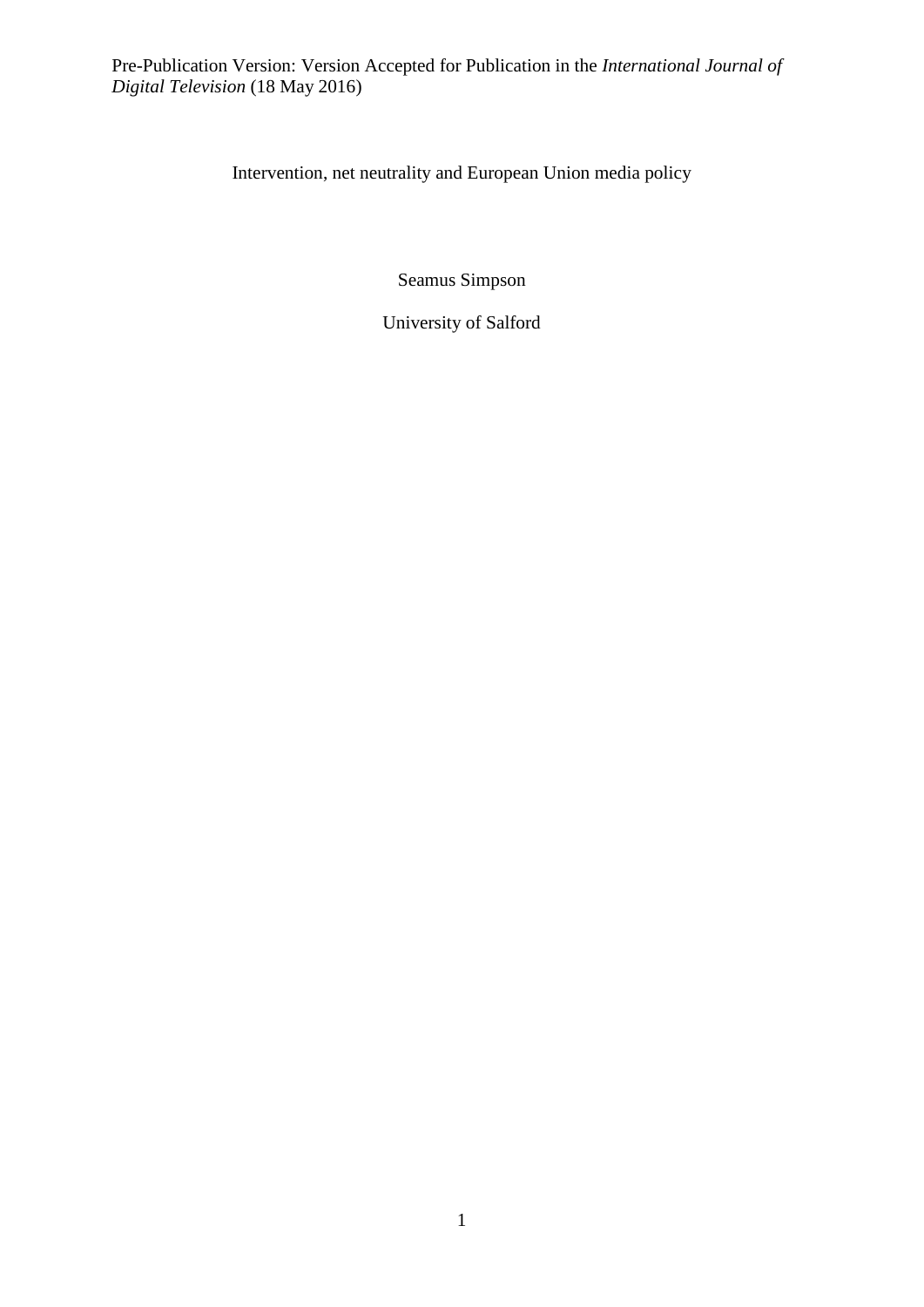#### Abstract

Net Neutrality was once in Europe thought to be a technically arcane subject with little policy relevance beyond the USA. However, its dominant articulation as the idea that Internet Service Providers should treat equally communication traffic of a broadly similar kind has emerged as a growing site for policy debate and contestation. Academic understanding of Net Neutrality is still in relative infancy and work on the subject from a European media policy – and specifically an EU - perspective is in particular need of development. This article argues that current dominant Net Neutrality perspectives and their policy complexities, whilst valuable, do not provide a comprehensive enough policy context within which to consider the future governance of electronic communication networks and services in a context of network convergence around the Internet. This is because debates on the idea of intervention, which sits at the core of Net Neutrality, have been under-addressed and narrowly focused. This is illustrated in the case of EU policy on Net Neutrality which the article finds has been tentative, often blandly rhetorical and, for the most part, focused on a narrow range of technoeconomic matters.

Key words: Internet neutrality, media, policy, EU, governance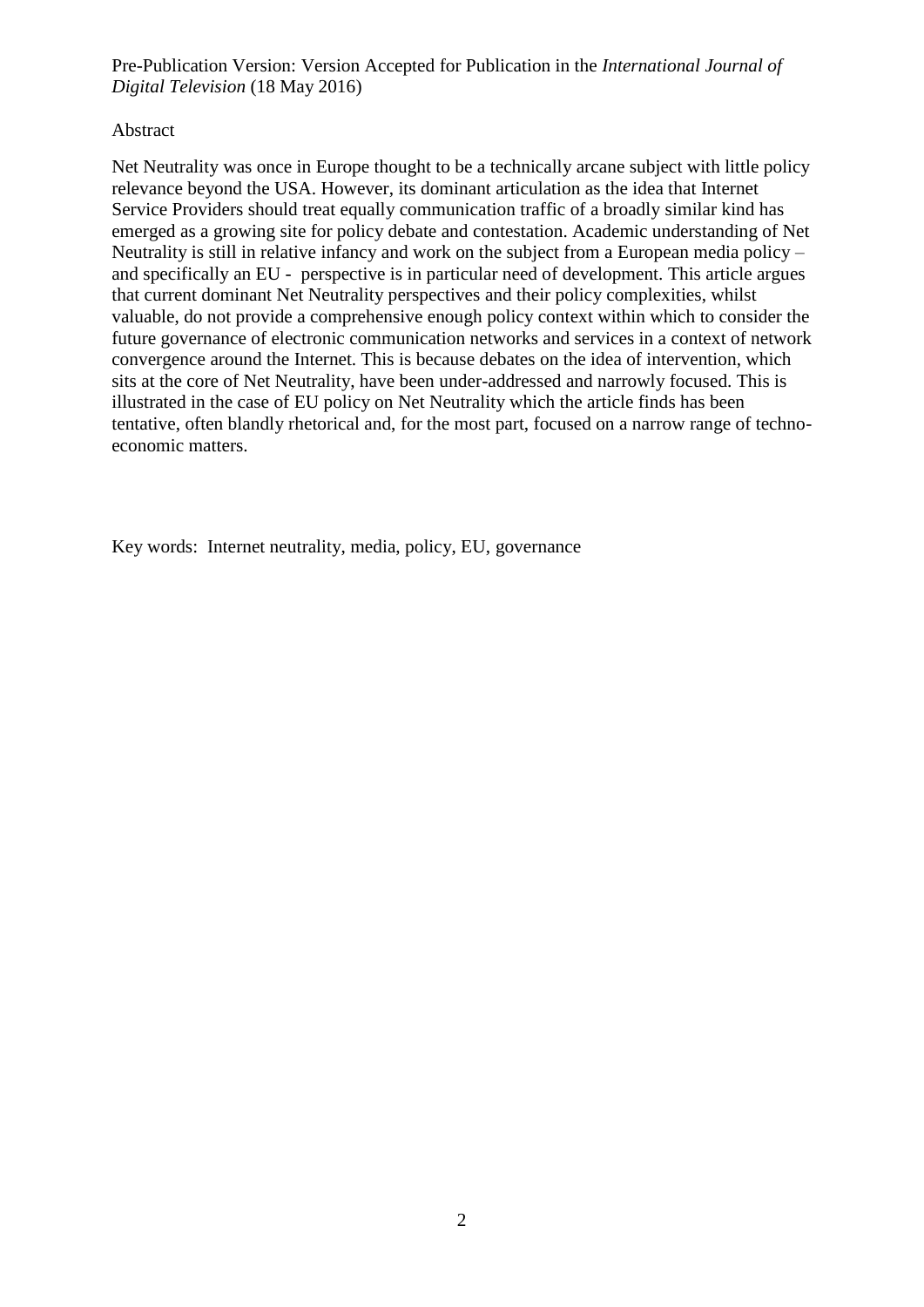#### Introduction

Net Neutrality was once in Europe thought to be a technically arcane subject with little policy relevance beyond the USA. However, its dominant articulation as the idea that Internet Service Providers should treat equally communication traffic of a broadly similar kind has emerged as a growing site for policy debate and contestation. Academic understanding of Net Neutrality is still in relative infancy and work on the subject from a European media policy – and specifically an EU - perspective is in particular need of development.

There are two core elements of inquiry in this article. The first concerns the different – sometimes paradoxical - aspects of Net Neutrality as a concept and set of practices related to the idea of intervention or otherwise in the communication sector. The second concerns an analysis of the EU's Net Neutrality policy to date and the scope for an expanded articulation of it through a focus on the idea of the pursuit of 'neutrality' through intervention. The backdrop for this analysis are developments in media convergence and, specifically, the growth and future potential of the Internet as an infrastructure for broadcasting, as well as the other well established forms of communicative exchange which currently take place through it.

An exploration of the EU's treatment of Net Neutrality is important for the following reasons. First, the EU has developed over a long period of time, pre-dating in part the mass usage of the Internet, a particularly detailed regulatory framework in electronic communications whose parameters directly address a number of the core aspects of the Net Neutrality debate as currently defined. Second, the EU is noteworthy in that despite its detailed policy history of involvement in the electronic communications and broadcasting sector at the national and EU level, research suggests that, compared to the US, Net Neutrality has been relatively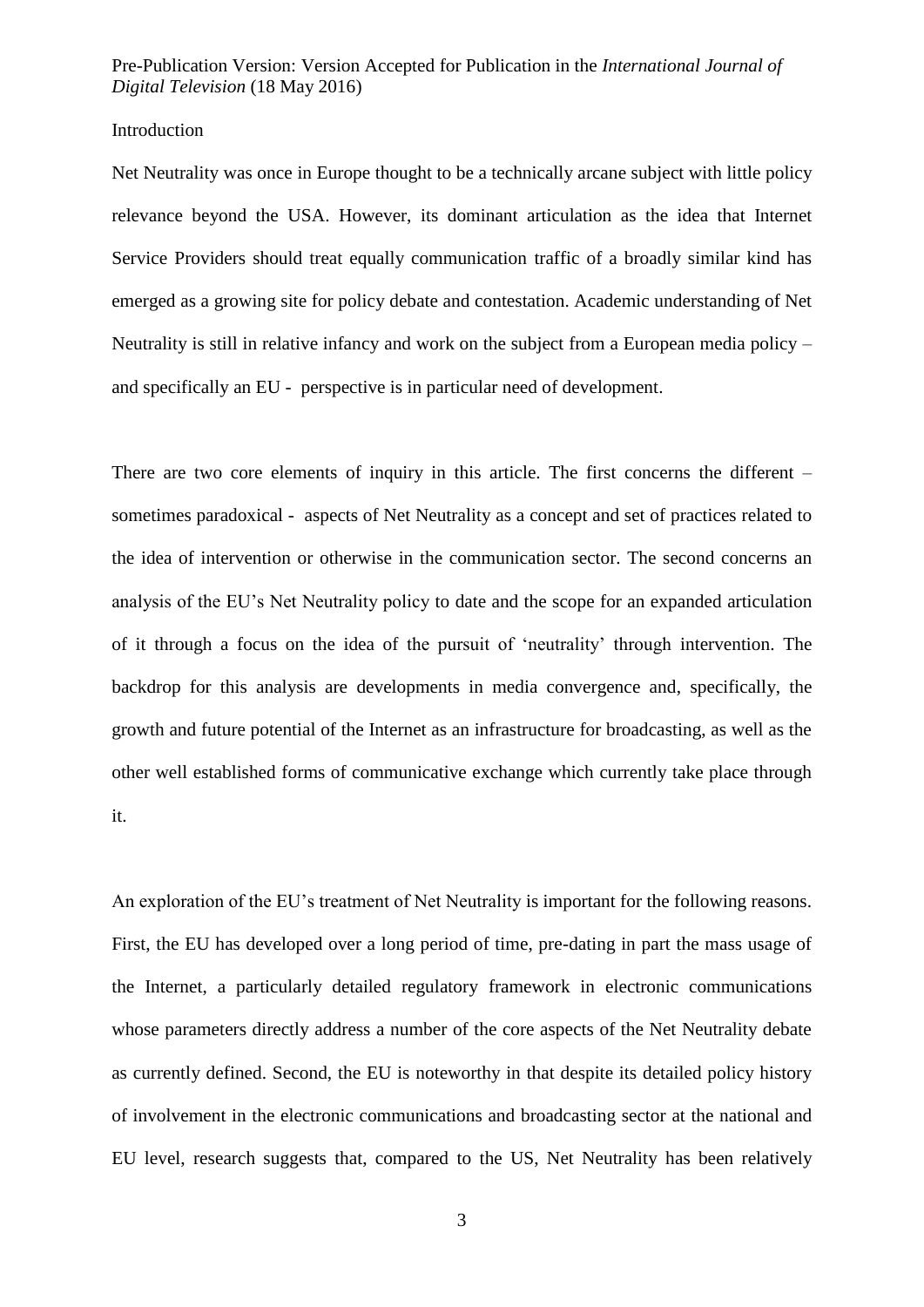under-addressed (see Powell and Cooper, 2011). In the latter, the debate has been particularly prominent. Here, Timm (2015: 1) argues that 'what was both a polarizing and a back-bench issue just a year ago is now a galvanizing force even for those who don't pay close attention to politics'. A 2014 Federal Communications Consultation document on Net Neutrality received as many as four million comments (Ruiz and Lohr, 2015). Subsequent to this, in a landmark decision, in Feb 2015, the Federal Communications Commission decided to reclassify high speed broadband service as a telecommunication service treating its providers as public utilities which could be closely regulated by the FCC (Ruiz and Lohr, 2015).

Third, despite the lower profile of Net Neutrality in Europe, the EU has a noteworthy history of debating the extent to which, and how, policy intervention in the communication sector should take place. It therefore possesses, in theory, the deliberative capacity to explore a number of issues germane to Net Neutrality, not least whether the concept as currently defined and expressed in policy actions should be more extensively envisioned. The article's analysis of the EU's policy on Net Neutrality to date finds that it has been (perhaps understandably) tentative, often blandly rhetorical and, for the most part, focused on a narrow range of techno-economic matters. The EU Net Neutrality debate also displays some signs of the classic industrial policy-public policy tensions which have been evident elsewhere in the history of EU policy on electronic communication, not least between the European Parliament and the European Council.

More broadly, the article argues that current dominant Net Neutrality perspectives and their policy complexities, whilst valuable, do not provide a comprehensive enough policy context within which to consider the future governance of electronic communication networks and services in a context of network convergence around the Internet. This is because debates on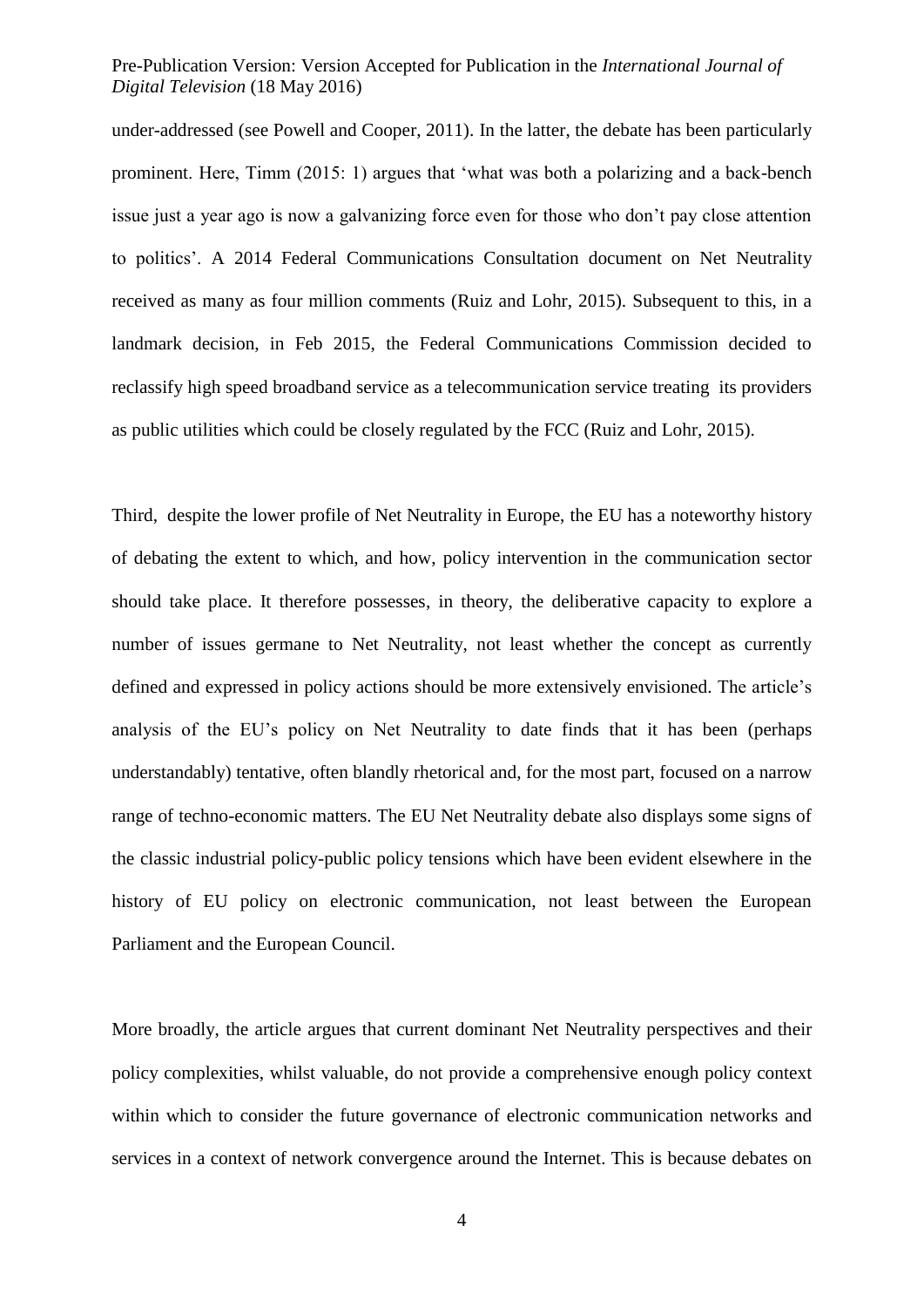the idea of intervention, which sits at the core of Net Neutrality, have been too narrowly focused and often dogmatic. Until now, the Internet's governance agenda has been characterised, on the one hand, by the market-liberal IT and telecommunications sectors' vision of the information environment and, in counterpoint, the historic Internet civil society's goals of non-interference. Both these perspectives have entailed in them legitimate claims about the way online communication should be structured and conducted. The debate on Net Neutrality has, thus, for the most part, been a mix of exhortations of free market liberalism, on the one hand, and communications libertarianism on the other. These have tended to hold particular versions of the idea of intervention to deliver visions of neutrality.

In practice, Net Neutrality analyses have tended to focus, understandably, on the behaviour of Internet Service Providers. However, this is now a limitation of Net Neutrality, as well as a strength. It is necessary to envision Net Neutrality issues much more broadly, as media convergence deepens and the interest of media content providers from the broadcasting realm in the Internet intensifies. Over the course of the next 10-20 years, as high speed fibre networks are more extensively rolled out and become yet more capacious, broadcasting will gravitate significantly towards online platforms. Such a move adds to the perspective of Net Neutrality as a policy goal rather than a currently existing state of affairs in need of protection, whose attainment requires sustained intervention of various kinds. This has the potential to lead to a less defensive and narrow, and more progressive, media policy environment. For the EU, given that Net Neutrality is currently in a temporarily open and contestable state, an important policy opportunity presents itself which, however, it shows little sign of grasping to this point.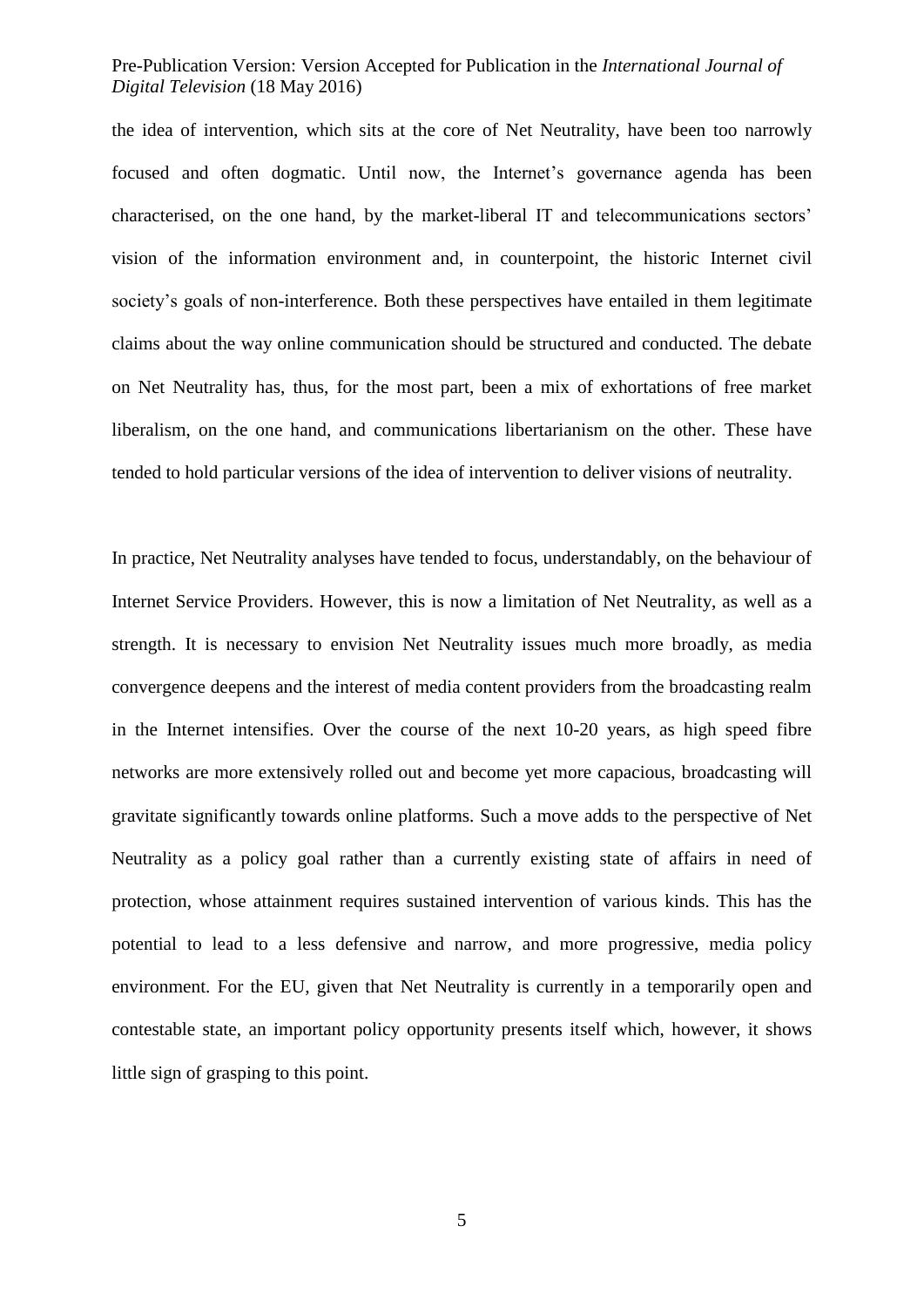The arcane debate on net neutrality: regulation versus non-interference

Debates on Net Neutrality have tended to polarise around different perspectives on issues of 'freedom' on the one hand, and 'intervention', on the other. This is important to consider, since, as Lentz (2013: 574) points out, 'understanding neutrality's linguistic past is necessary to (re)shape the *meaning* of its semantic future'. Specific articulations of Net Neutrality stretch back to the early part of the last decade where Tim Wu, widely recognised as having coined the term, envisoned the Internet as an open public communication infrastructure across which the running of applications would not be subject to discrimination (Wu, 2003). The essence of Net Neutrality from this public space perspective was minimalist: Internet Service Providers should treat equally traffic of a broadly similar kind and should not engage in blocking of applications without the approval of the consumer. Very importantly, this view was strongly analogous with the historic US telecommunications service principle of common carriage.

To date, therefore, Net Neutrality has been dominated by techno-economic matters. Despite this, issues of intervention and freedom are strongly in evidence in the consideration of the relationship between telecommunications network operators that provide Internet access, and content and application service providers and Internet users (Belli, 2013). The historic 'end to end' architectural principle of the Internet meant that discrimination between types of content did not occur. Routing on the Internet occurred in a non-discriminatory way. Similarly, users could create new services, applications, protocols and devices without any consultation with network operators. Network operators all had the opportunity to interconnect with each other (Center for Democracy and Technology, 2006).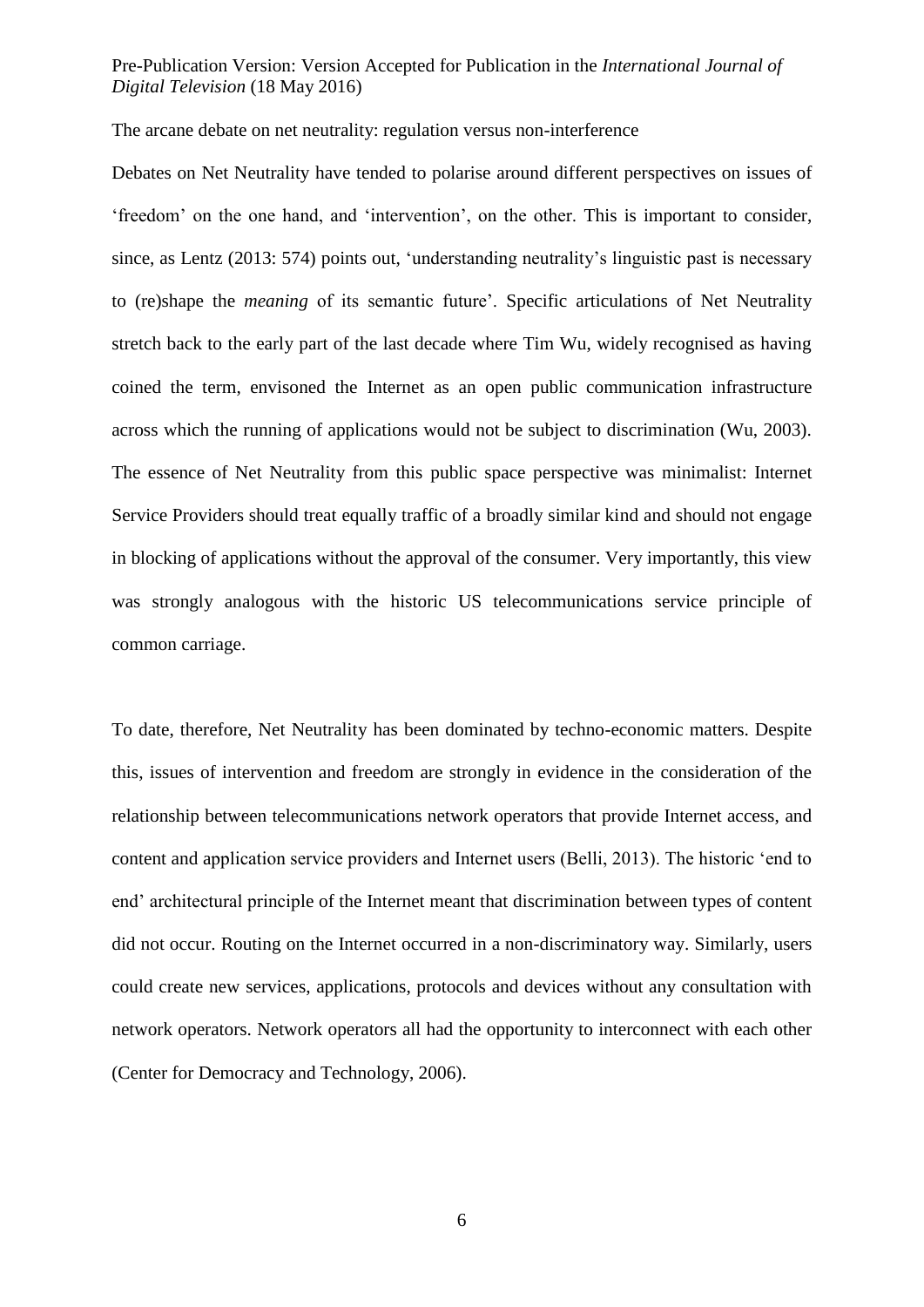These origins aside, it is important to note that 'non-neutral' behaviour has been strong in evidence generating considerable controversy in the process. In one context, this has involved intervention in network traffic proceeding through the Internet by entities with enough control over the infrastructure to do so. On the other hand, intervention on Net Neutrality grounds can involve the putting in place of regulatory specifications that aim to limit or eradicate this kind of conduct. The basis of this is that ISPs hold a privileged position between content producers and consumers in so-called two sided markets characteristic of the Internet. In economic terms, the ISP is potentially able to exploit its knowledge of both application and content providers and consumers to extract maximum economic rents from them, but particularly the latter which are in a relatively weak bargaining position, even in a competitive ISP market (due to lack of knowledge about what is a technically complex service offering).

In a legal-economic analysis of Net Neutrality, Marsden (2011) considers Net Neutrality to possess two core contrasting elements, each of which is characterised by intervention. The first 'positive' element concerns whether differential charging for better quality communication services in a future Next Generation Network environment should occur. Here provision of higher quality services to users (for a higher rate than standard services) on fair, reasonable and non-discriminatory (FRAND) terms, might be viewed as a kind of common carriage (Brown and Marsden, 2013) but for many creates concerns over equality of opportunity in communication. Relatedly, focus has occurred on what is termed access tiering, where access providers give 'priority, at a price independent from Internet access fees to applications, service and content providers that are willing to pay for quality of services' (DLA Piper 2009: 12).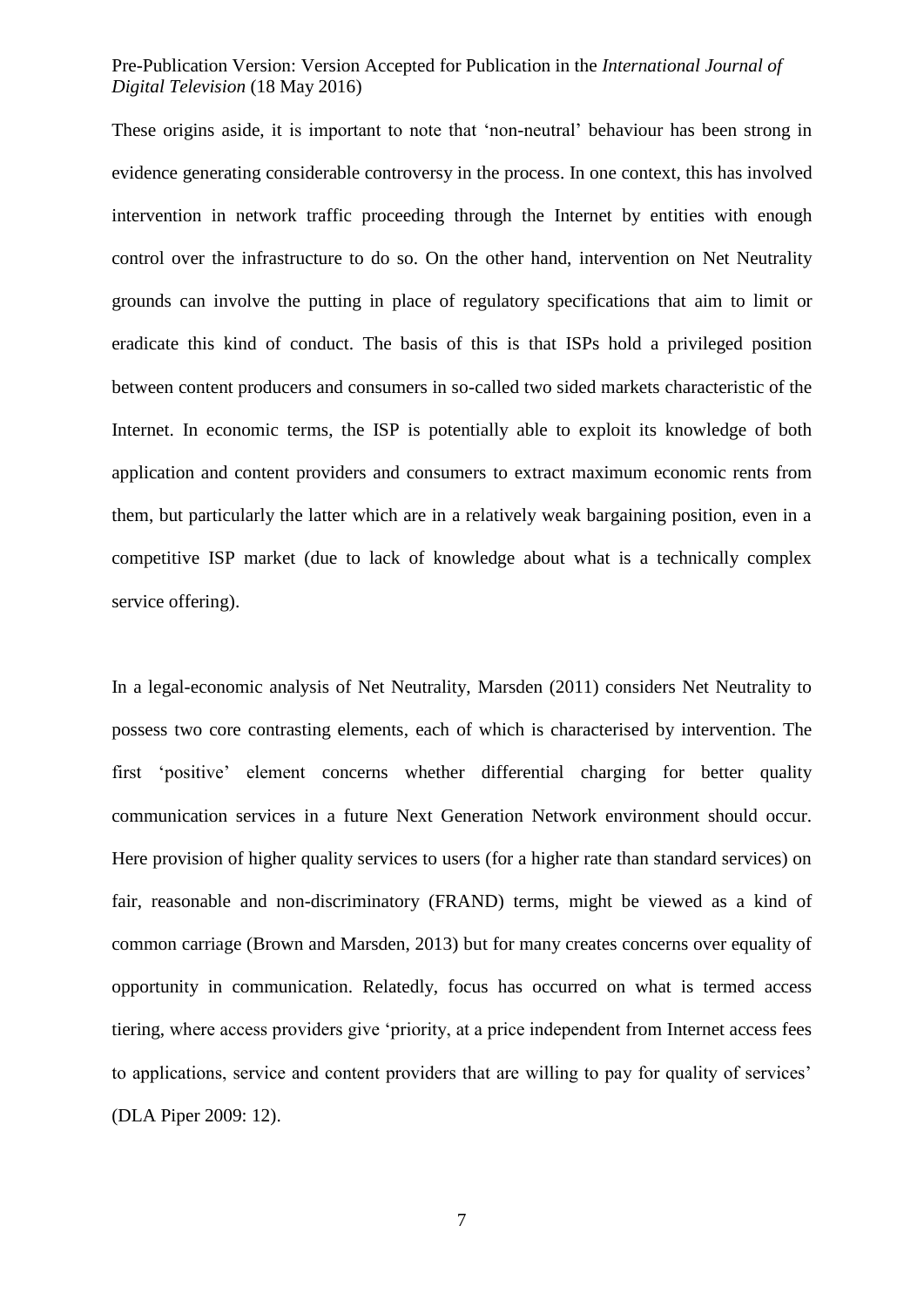The second, rather different, 'negative' element is intervention through technical means and refers to actions by ISPs which degrade or 'throttle' the service provided to certain customers, often Peer-2-Peer users, in cases where these customers are considered to be extracting maximum advantage from applications utilised over their Internet connections (Marsden 2010: 29). In extremis, blocking is a tactic that can be achieved through increasing the difficulty of access - or the complete blocking of access - to certain online services or websites. Aside from taking the decision to reduce the quality of service to perceived network misusers, throttling a certain kind of traffic can be undertaken as intervention to manage the system more efficiently and minimise congestion at key times. However, such behaviour can also be done in an anti-competitive fashion to degrade services provided by a competitor, something likely to be viewed widely as undesirable. Beyond techno-economic matters, the idea of providing equal access to a service of minimum un-degraded quality is a kind of universal service argument. The evidently highly regulable nature of online communication puts into context earlier contentions of the Internet as an uncontrollable space of free communication (see Mueller 2002).

A key issue in the Net Neutrality debate is the emergence of Deep Packet Inspection technologies (DPI). Brown and Marsden (2013) cite examples where filtering and censoring by file type and content provider can occur. Intervention to inspect 'packets' of information that traverse the Internet is technically complex but also deeply laden with public policy issues. Each packet contains a data section which holds the data to be sent as well as a header section which provides information related to the source and destination of the packet. In the process of routing of packets, the header section is inspected to complete the task. This kind of inspection can also be used to filter content and can manifest as giving higher or lower priority to data from a particular source or even the outright blocking of data destined for a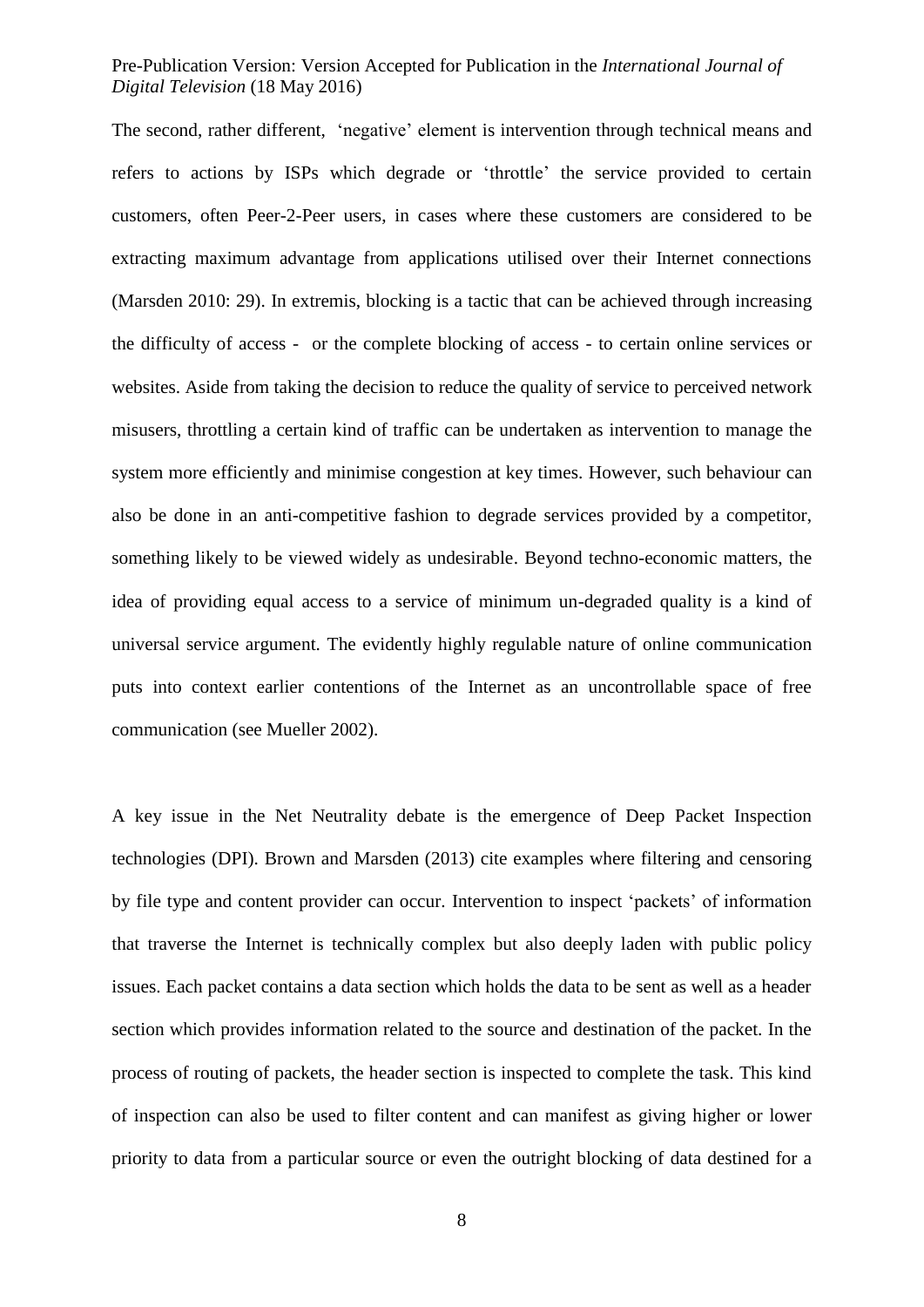particular source. Beyond this, Deep Packet Inspection (DPI) allows inspection of the data section of the packet. This process can be used for interventions aimed at protecting the security and integrity of the network by tackling viruses and spam and other illegal material. It can also be utilised to undertake highly detailed traffic monitoring and shaping and data gathering about network usage down to the level of the individual subscriber (DLA Piper 2009: 6).

In this vein, the technical achievements of DPI can come into conflict with the protection of privacy and the promotion of individual and public civil liberties. ISPs, in inspecting data, for example, may be in breach of Article 8 of the European Convention for the Protection of Human Rights and fundamental Freedoms (ECHR) and Articles 7 and 8 of the Charter of Fundamental Rights of the EU (MacDonald, Cannella and Ben-Avie, 2013: 51). Key issues are freedom of expression and the unfettered availability and transmission of digital products and services, as well as the ideas and communications which arise from their usage (Belli, 2013). According to McDiarmid and Shears (2013), the Internet's development has contributed to two international free expression standards: borderlessness and choice (McDiarmid and Shears 2013: 29). Such issues have been given important airing at the global institutional level in recent years at the World Trade Organization in respect of the exchange of content online as digital goods and services and, by contrast, at UNESCO where the idea of Internet universality has been articulated through the so-called R.O.A.M principles. The latter declare that the Internet should be based on human rights; should be open and accessible; and should be developed through a multi-stakeholder participative process.

Finally, consideration of the existence of potentially exclusionary behaviour also draws in content and applications providers related to the creation of so-called 'walled gardens' and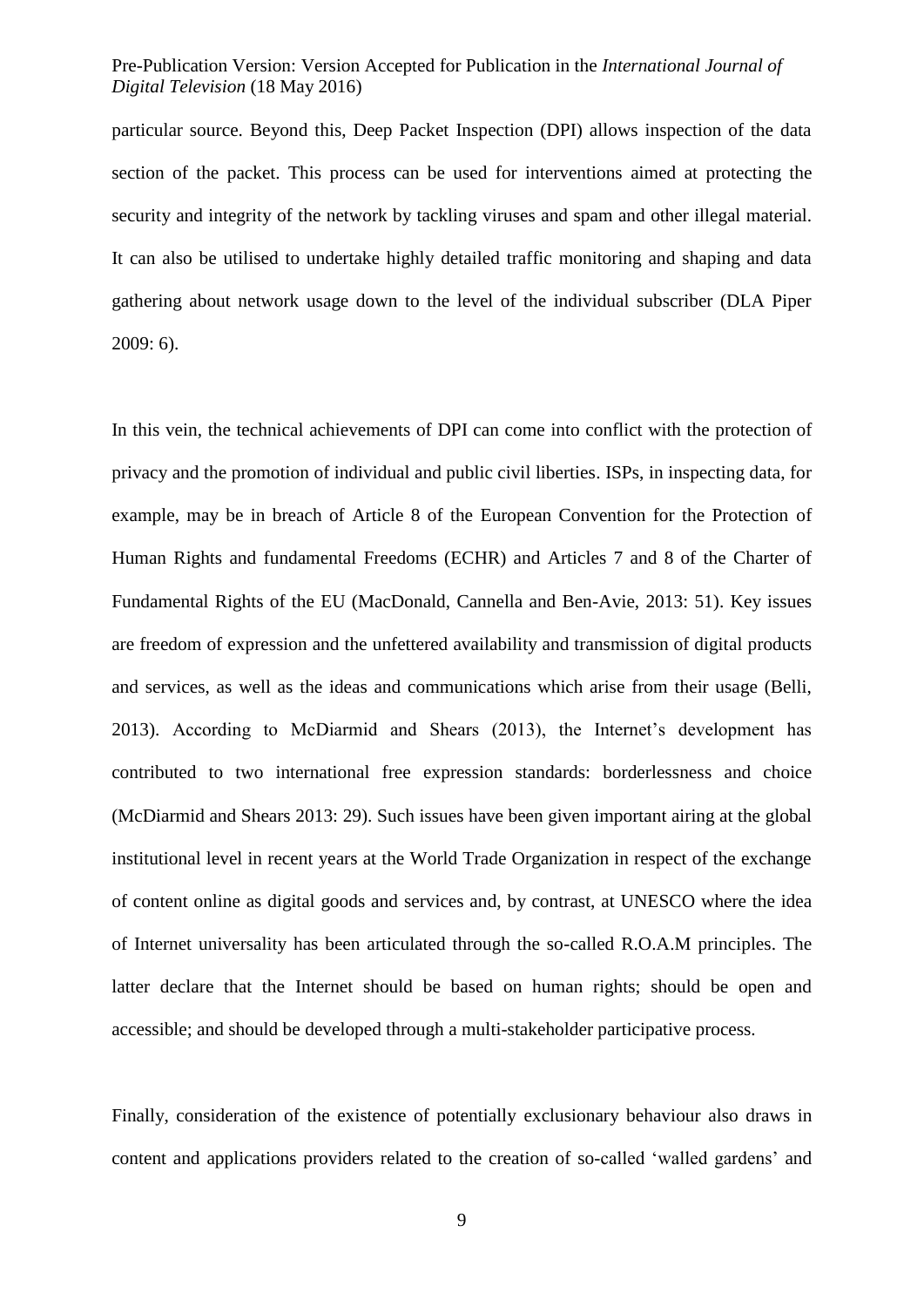their often uneasy relationship with network operators. This is particularly relevant in the wireless broadband services context where Blackberry's Chief Executive has recently been critical of the behaviour of companies such as Netflix, Apple and Google. However, regulatory intervention on Net Neutrality grounds is controversial (Hern, 2015). It has been argued, for example that 'the reason people are willing to pay for internet access is so they can access Internet content and applications. For consumers, Internet access is a means to an end. Network providers are dependent on this demand to monetize their substantial investments' (Williamson, Black and Punton 2011: 11).

These different understandings of Net Neutrality have developed through a period of time in which the Internet became an increasingly significant platform for the delivery of media services bearing the character of IT, telecommunication, broadcasting and publishing, as well as hybridised versions of each. This migration and convergence has thrown open, and continues to sustain, a debate on the purpose and nature of media policy, which opens up the prospects for more expansive notions of Net Neutrality to be considered. One of the thorniest issues of the debate on convergence in Europe for many years has been how, if at all, to address the governance of media content delivered through new online networks, platforms and services. A significant and understandable tendency in this process in Europe particularly evident in the debate on convergence of the late 1990s (Levy, 1997) and carried forward into the subsequent decade - has been for interests in broadcasting to re-trench somewhat conservatively within the 'traditional' structures and practices of the sector in order to protect long standing public service and cultural interests articulated principally at the national level. This 'defensive mode' can be explained by the telecommunications and IT sector dominated agendas of convergence (European Commission, 1996), the latter having taken shape most extensively through the Internet.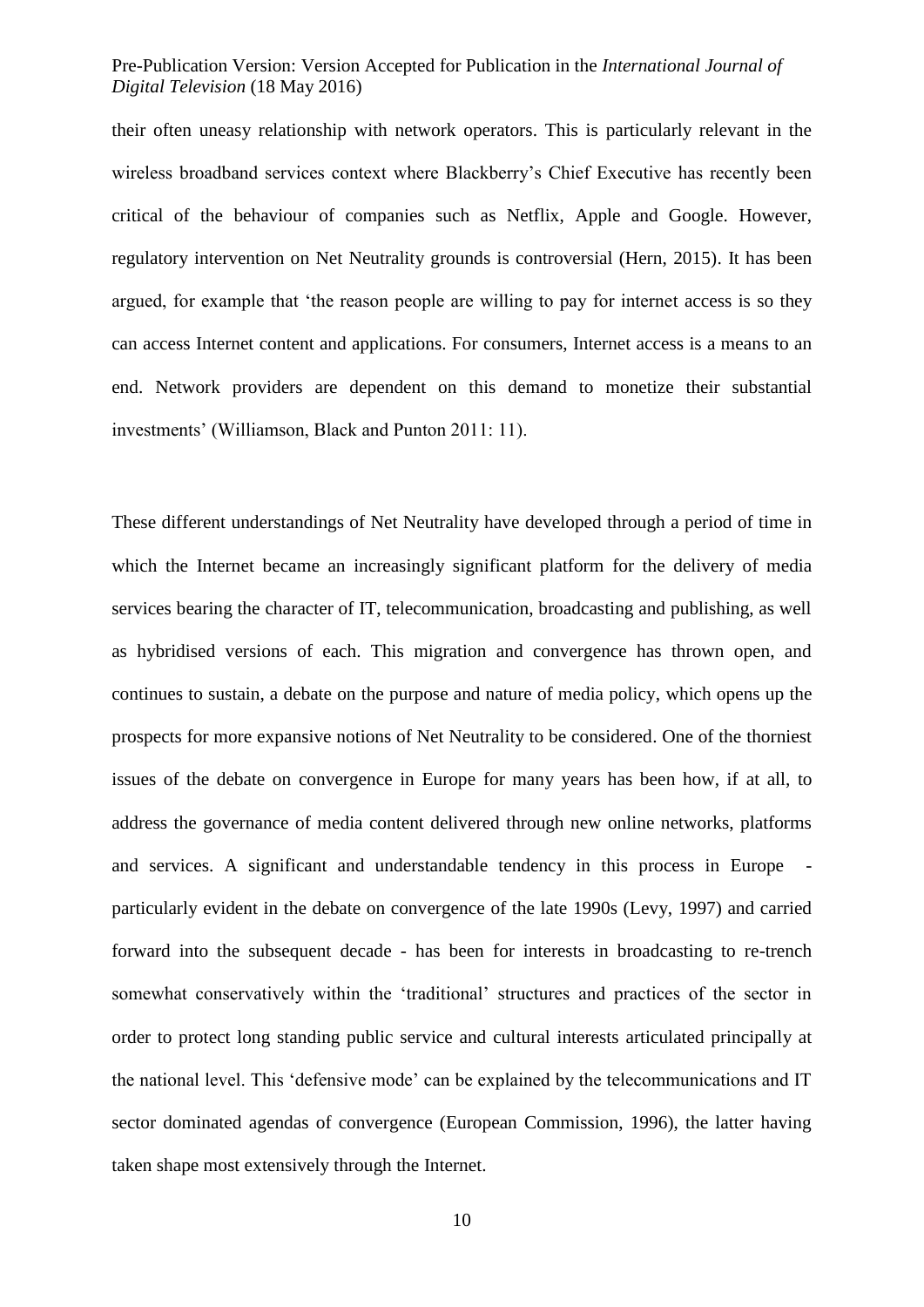Such a policy history is all the more significant since the direction of travel for the delivery and consumption of real time and alinear audiovisual content appears to be very significantly towards the Internet. Debates over the use of spectrum currently used for digital terrestrial television, for example, point in the direction of a search for alternative technological infrastructures for the delivery of televisual content (Rashid and Simpson, 2016). In the future, Internet Protocol is likely to be one of the main ways – possibly the predominant way - of providing such content. In the UK, the BBC's decision to move its youth oriented channel, BBC3, online, though economically motivated in significant part, is also suggestive of future consumption patterns of this generation of its viewers. The BBC's Director of Future Media has talked of 're-imagining BBC3 into an online channel' in the context of an 'Internet first' (Rivera, 2015) strategic re-orientation of the corporation. The policy drive internationally towards the creation of so-called Next Generation Networks (Michalis, 2016) with very large capacity further underlines the scope for transmission and consumption of broadcast content through Internet based networks. The growth of online content providers, such as Netflix, offering essentially 'flat rate' film on demand provides further evidence of a re-working of the idea of a broadcast channel. The prominence of Youtube channels provides another example of the genesis online of 'broadcast like' activity. The gravitation of broadcasting increasingly towards the Internet is likely to hold profound implications for public service aspects of media. Its future sustainability in financial terms (though far from a new issue), content, organisation and means of delivery are now open to intense scrutiny.

The emergence of broadcasting to prominence in consideration of the future development of the Internet bears implications for Net Neutrality and, specifically, the kinds of intervention which might be seen as appropriate to realise an expanded articulation of it. Ideas of equality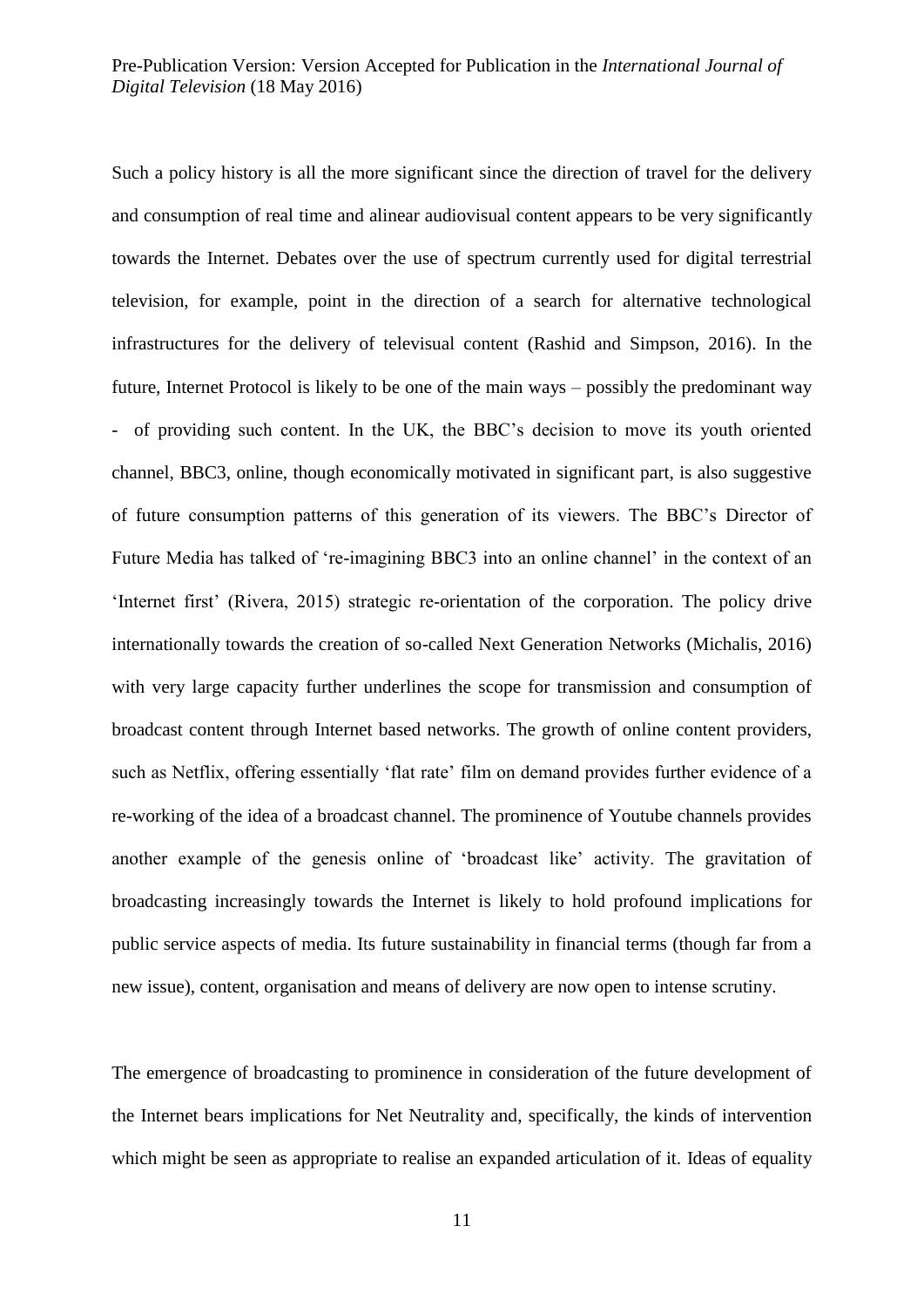and the pursuit of equality of opportunity and experience are interesting to consider here. Powell and Cooper (2011: 316), for example, have noted the significance of the 'egalitarian connotations' of 'the core concept of "neutrality"'. Musiani and Loeblich (2013) also reflect on the possible conceptualisation of Net Neutrality in terms of policy making to pursue the kind of balance analogous to certain kinds of journalistic reporting. More fundamentally, what Des Freedman (2008) defines as the core principles of media policy - freedom of information and expression, the public interest, plurality and diversity - are likely to become more prominent as the values and practices of broadcasting enter further the Net Neutrality equation. This has the potential to present opportunities for creating a new social imaginary - 'widely shared understandings that have achieved general legitimacy' (Mansell, 2012: 32) for Net Neutrality.

#### The EU and Net Neutrality

With its international character and policy history of intervention in communications, what has been the shape of the EU's policy on Net Neutrality to date? In the EU, the Electronic Communications Regulatory Framework (ECRF) sets the parameters for the functioning of communications market. However, the ECRF possesses a distinctly narrow character and reflects strongly a techno-economic treatment of Net Neutrality in a number of ways. The ECRF covers the regulation of all electronic communications infrastructures across the EU where policing and development of competitive market behaviour and provision is prominent. Article 8 of the EU's Framework Directive in communications charges national regulatory authorities (NRAs) with the task of facilitating users to 'access and distribute information or run applications and services of their choice' (European Commission 2009: article 8(4)). Regulators must intervene to ensure that the integrity and security of public communications networks are maintained, in particular, to allow interoperability and end to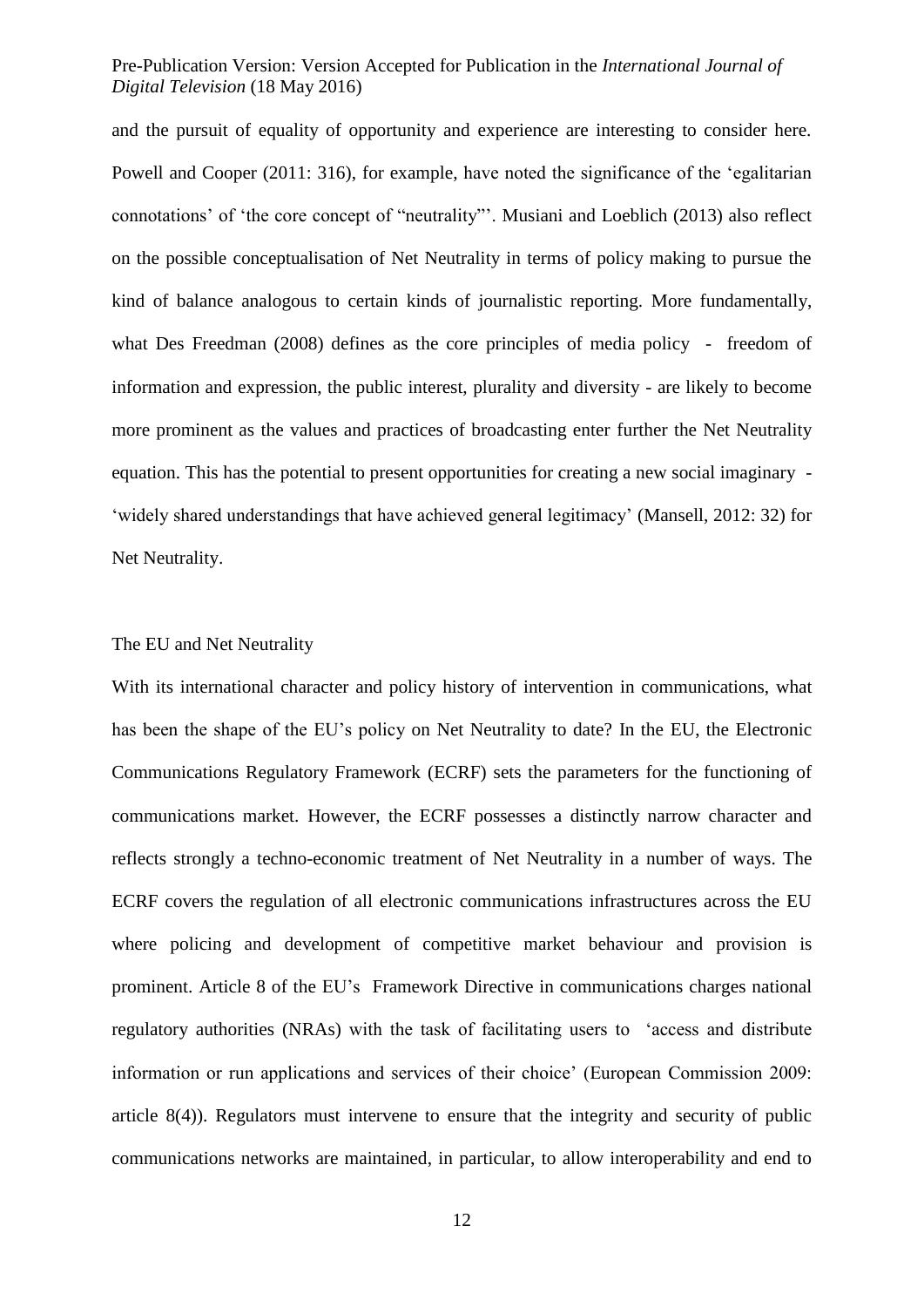end connectivity. It is also the obligation of regulators to take a long term view of the development of communications networks to deliver the most efficacious technical and commercial environments.

Second, the Framework contains a key legislative provision on universal service. Here, article 21 of the Universal Service Directive requires that consumers be informed fully of any restrictions on access to, or use of, services and any traffic management measures utilised by a service provider and their potential effects on service quality (European Parliament and Council 2009b: article 21). The directive also makes provision for the right of consumers to switch between providers, and allows national regulatory authorities (NRAs) to set minimum quality of service parameters for network transmission services. Third, the framework contains key directives on data protection (European Parliament and Council 1995) and privacy (European Parliament and Council 2001) which hold significant implications for the development of policy and regulation in respect of Net Neutrality, in the particular respect of any traffic management or blocking activity that might infringe an individual's right to protection of data and privacy. A key development in Europe occurred around the acceptance of what is known as the essential facilities doctrine i.e. network infrastructure that could not be reasonably be replicated by a competitor because of economic cost non-viability. Here, EC law allows intervention to ensure that action is taken against any monopoly operator who restricts access to competitors. Such intervention should result in access being offered to competitors to the incumbent on Fair, Reasonable and Non-Discriminatory (FRAND) terms. Interestingly, this principle is one according to which public service broadcasters, such as the BBC, operate.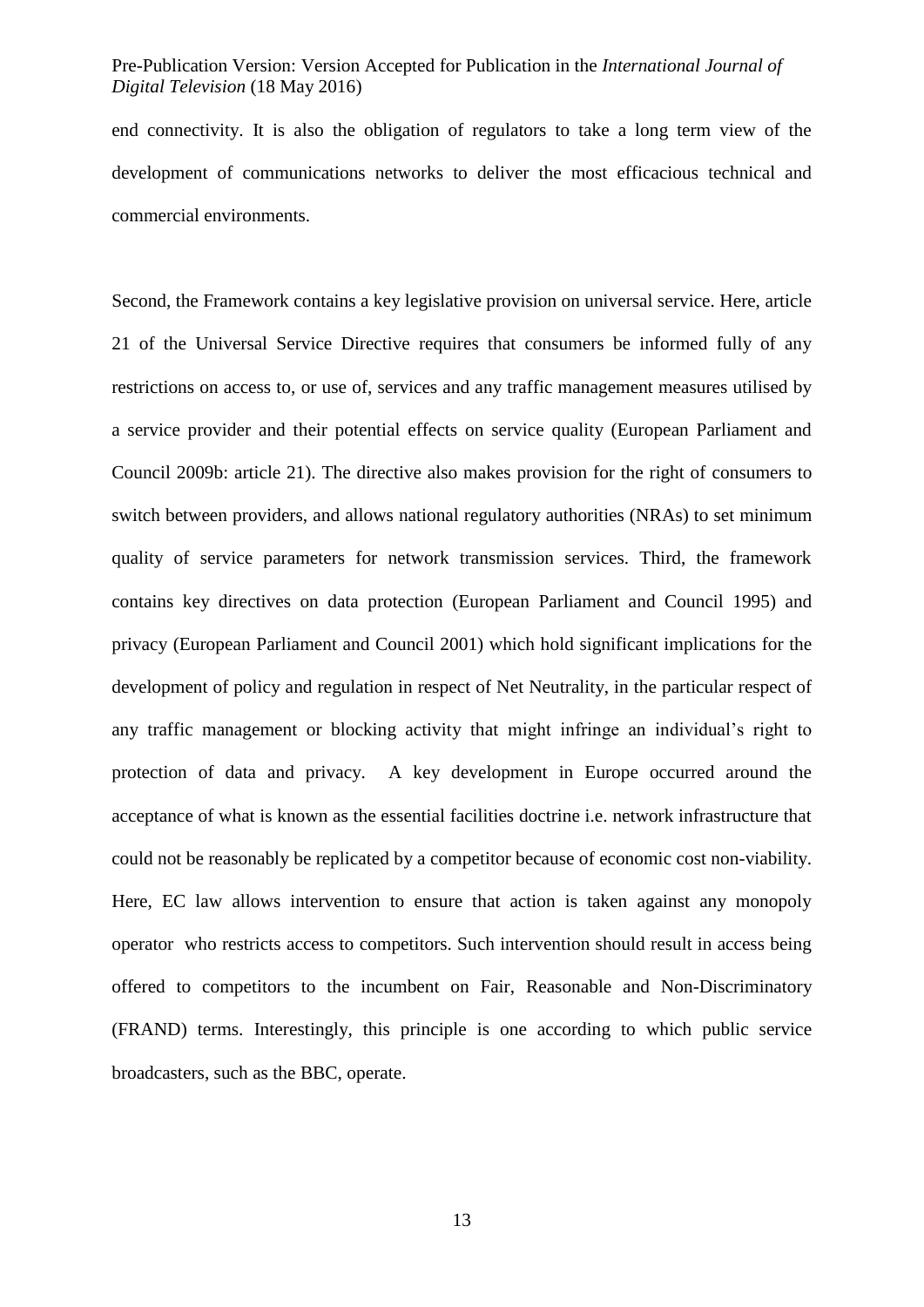Net Neutrality first emerged as a high profile issue in negotiations that led to the revision of the EU's ECRF, begun in 2006. The European Parliament threatened to de-rail the process until conciliations were offered to it on Net Neutrality manifest in the Commission's Declaration on Net Neutrality which became an appendix of the 2009 Better Regulation Directive (European Parliament and Council 2009 – 2009/140/EC). In the revised EU framework, Member States can act against direct and indirect attempts to discriminate against content, which applies equally to all ISPs regardless of their market position (Marsden 2013). The Declaration notes the importance of Net Neutrality as a 'policy objective and regulatory principle'. Member States agreed to promote transparency and the prevention of traffic slowing and degradation. The Commission committed to monitor member states' performance in these respects and to report on them in its annual implementation reports on the ECRF. Finally, it was noted that the Commission would monitor the impact of developments in technology and the market in respect of Net Neutrality in the EU and would use its competition law powers as necessary to deal with anti-competitive practices that might be deemed to be infringing it.

A key subsequent development in the debate on occurred with the launch by the European Commission in June 2010 of a consultation on Net Neutrality. According to Brown and Marsden (2013), the consultation produced around 300 submissions, which showed a split between the communications industry, which advocated intervention, and users, which were broadly against. Subsequent hearings held by the European Parliament and the Commission were, in their view, industry dominated. Further to this, in April 2011, the European Commission issued a policy communication on Net Neutrality (European Commission 2011). It argued, rather narrowly, that the debate tended to centre on the nature and extent of traffic management by broadband infrastructure providers and network operators, with particular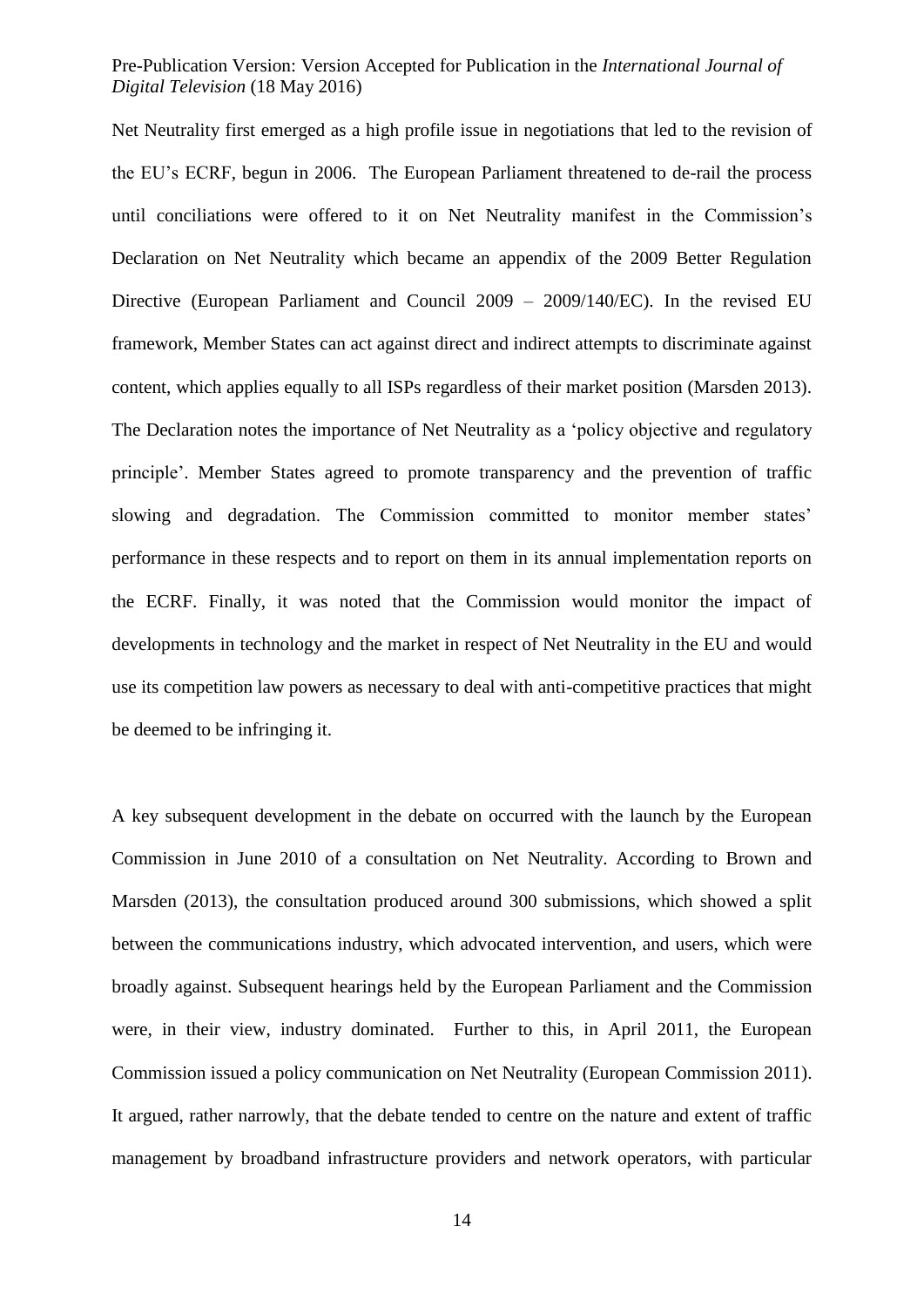emphasis on the degree to which blocking and degradation of traffic was occurring in any particular instance and the reasoning behind this.

As might be expected, the Commission placed particular emphasis on the role which effectively functioning competition would play in delivering a 'neutral' – essentially a free market - environment for online services. Highlighted here was the provision of full information to consumers, the ability to churn readily between service providers and the availability of an acceptable number of alternative service providers for consumers to choose from. These provisions are directly related to a telecommunication dominated, technoeconomic policy agenda around media convergence at EU level apparent since at least the late 1990s. Interestingly, the Commission argued that 'the significance of the types of problems arising in the net neutrality debate is therefore correlated to the degree of competition existing in the market' (European Commission 2011: 4). This holds open the possibility of examining Net Neutrality through a critique of competition, though its inference is that a lack of market competition thwarts the realisation of Net Neutrality. The Commission has subsequently placed emphasis on regulatory measures in the ECRF to ensure wholesale access for competitors to incumbent networks as well as spectrum allocation using market parameters. Alongside the regulatory framework, EU competition law was available to deal with problems arising from market dominance. The Commission noted with satisfaction that, in the EU, Internet access was not subject to specific regulation given the breadth and variety of service provision.

The Commission also addressed the issue of traffic management and Net Neutrality acknowledging the existence of a debate on the extent to which this should be allowed to occur, and in what form. It reported that its consultation had provided a broad indication that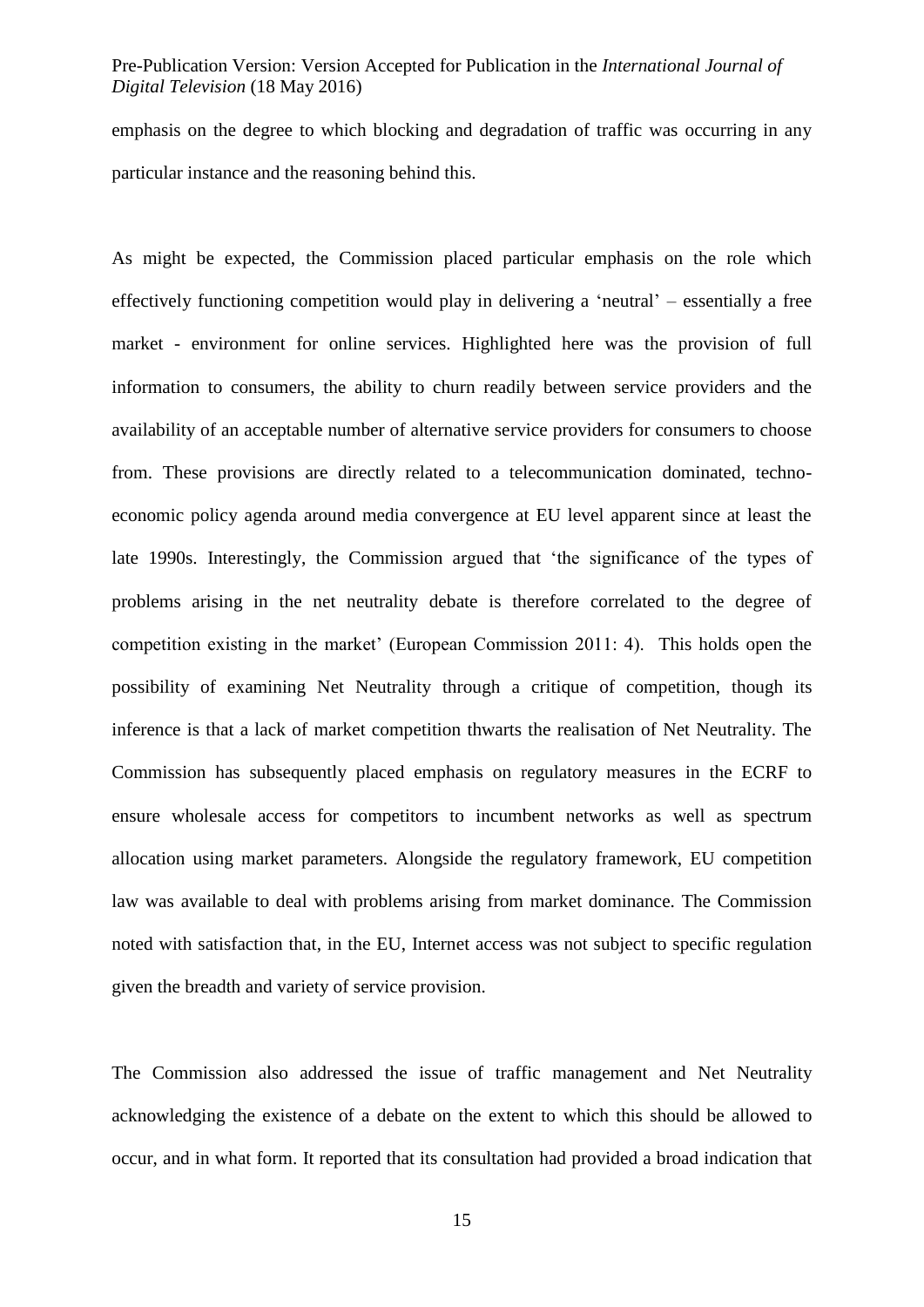there was acceptance of the utility and even the necessity of some kind of data traffic management in the interests of network and services efficacy. The Commission concluded that across the EU 'there was broad consensus that operators and ISPs should be allowed to determine their own business models and commercial arrangements' (European Commission 2011: 7) as long as they stayed within the law. Giving a flavour of the evolutionary and somewhat tentative nature of much of the debate on Net Neutrality, the Commission indicated that it would essentially maintain a watching brief in respect of traffic management in conjunction with the work of the pan-EU communications regulator, the Body of European Regulators in Electronic Communications (BEREC). One argument is that traffic management can be reasonably deployed for tasks such as blocking spam, viruses and denial of service attacks, to minimise problems of congestion by treating the same type of traffic equally (though not different types of traffic). However for MacDonald, Cannella and Ben-Avie, (2013: 50), 'allowing ISPs to offer guaranteed quality of service exclusively to one or more applications within a class of applications… should be prohibited'. The Commission made its position clear that the provision of full and accurate information to consumers was a key aspect of Internet neutrality. Here, it specifically referred to the high profile issue of discrepancy between published and actual download speeds encountered by consumers. It pointed towards the role which regulation at the national level and EU level, the latter through the offices of BEREC, should play in the future assurance of appropriate quality of service provision, all achievable under the aegis of article 22 of the Universal Service Directive.

Marsden (2010) argues that since the 2006 review of the ECRF, the direction of regulatory travel in Europe has been toward restricting the development of the Internet with public safety reasons in mind. Whilst this may be delivered, it must be acknowledged that its pursuit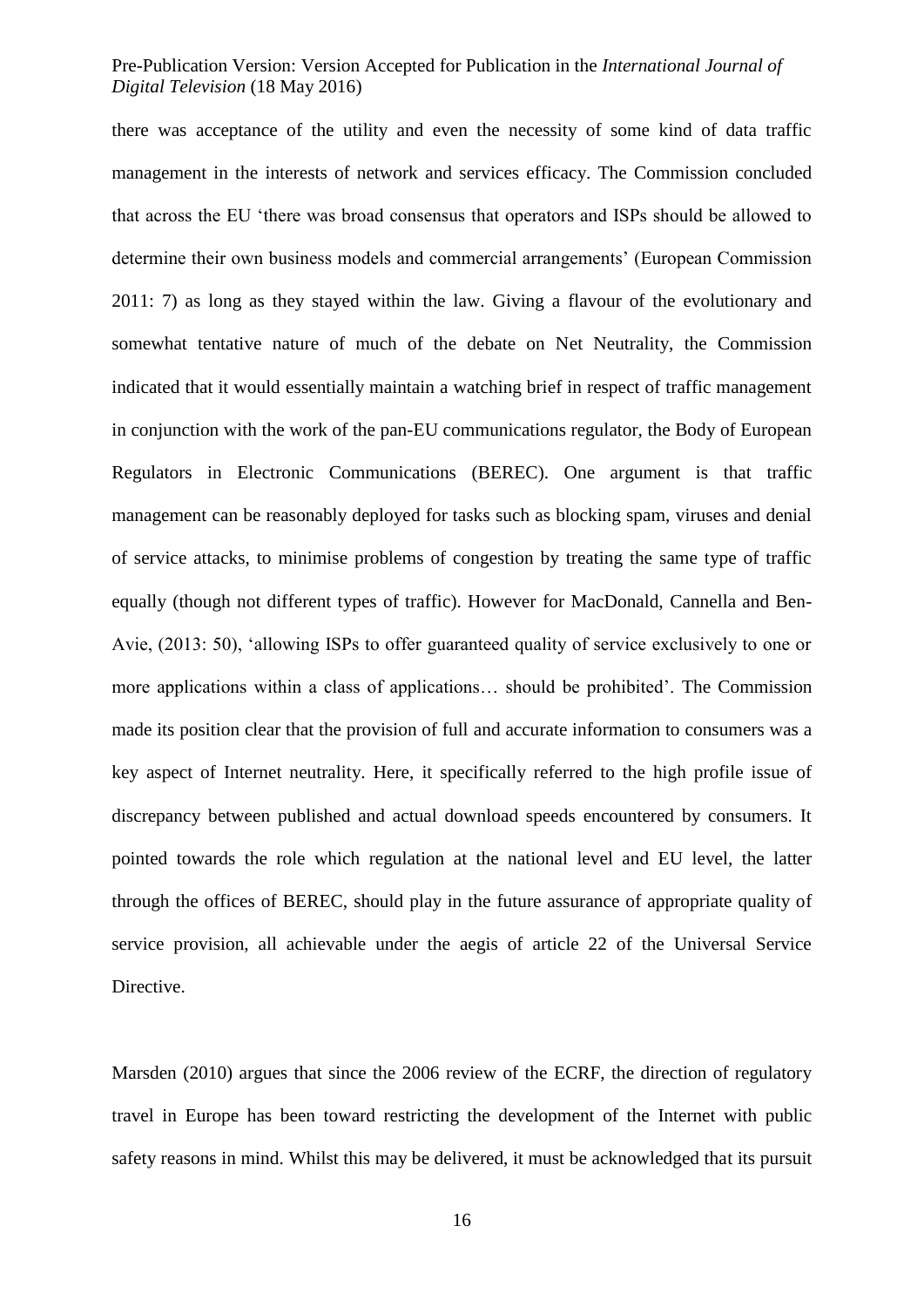has, in his view, serious implications for freedom of speech and expression, as well as the development of free market competition. Musiani and Loeblich (2013) argue that, in the EU, the must carry regime might be usefully applied to the online environment to ensure that essential public services are provided appropriately, that is, that they are accessible and then receivable at a reasonable speed (Musiani and Loeblich 2013).

In 2013, the Commission released an important proposal for a Regulation on the single market in electronic communication, part of which addressed Net Neutrality. However, the content of the proposal was ambiguous, if not contradictory, in nature, not to mention narrow in approach. Whilst Article 23 prohibits access providers from blocking, slowing down and discriminating against specific services, content or applications, at the same time access providers would be sanctioned to enter agreements with large content providers to prioritise content. Access providers could also impose data caps in contracts and grant priority to their own services, like Deutsche Telekom did with its T-Entertain service (MacDonald, Cannella and Ben-Avie, 2013: 53). The politics of this proposed regulation internally in the Commission hinted at its controversial nature. A leaked internal document highlighted concerns from DGs Justice, Enterprise and Industry and EU Commissioners (EDRi 2013). Marsden (2013) argued that the proposed regulation 'enforces Net Neutrality 'lite''. In March 2014, the European Parliament considered the Commission's proposals and moved to close off the possibility of discriminatory provision through an amendment which declared that 'the principle of "net neutrality" means that traffic should be treated equally, without discrimination, restriction or interference, independent of the sender, receiver, type, content, device, service or application' (European Parliament 2014, cited in Solon 2014). However, in early 2015 the ongoing debate on Net Neutrality took another turn. A leaked document from the European Council reportedly outlined a proposal to allow ISPs to offer Internet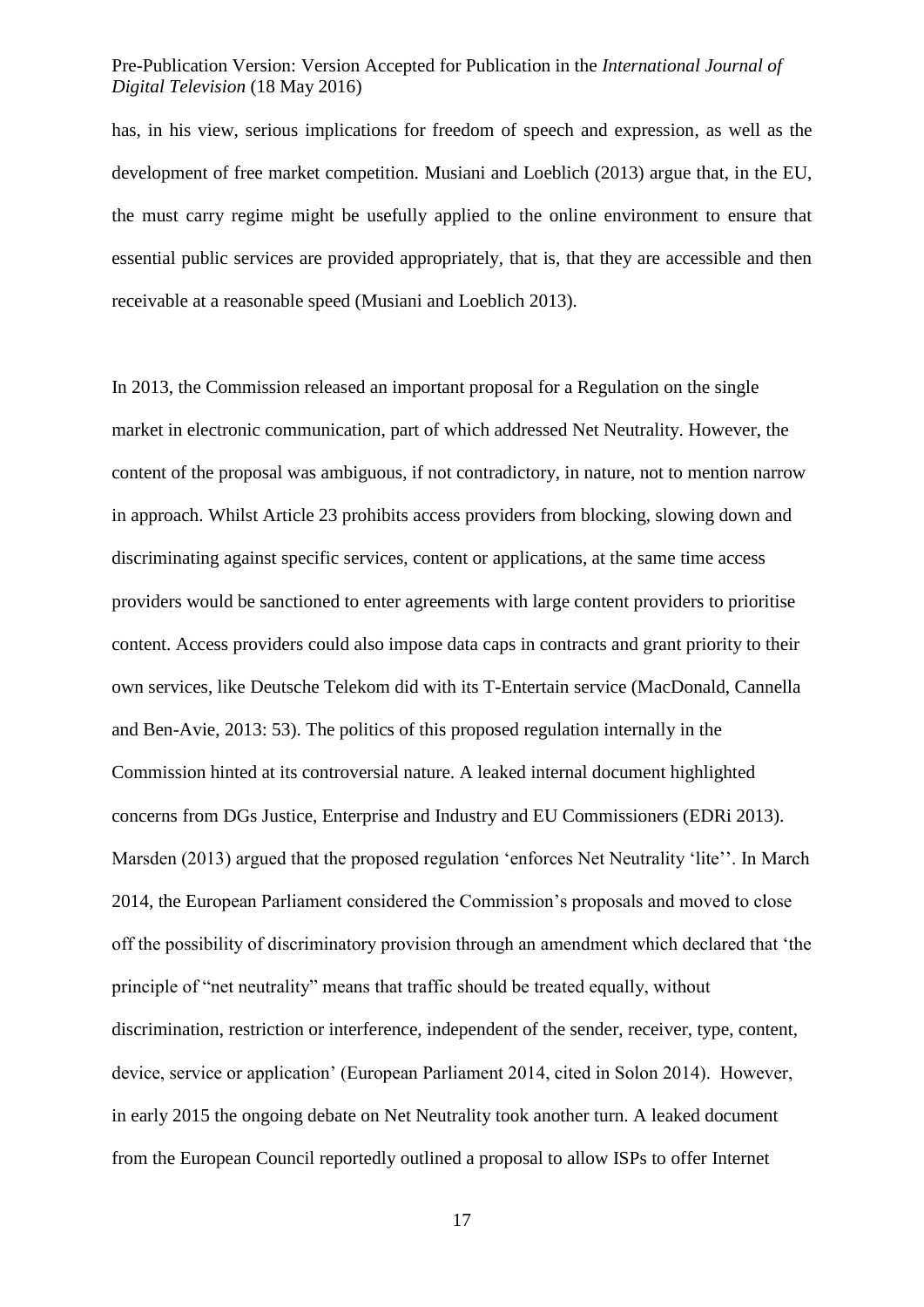access services at different speeds both to individual and corporate customers, with the caveat that, in so doing, the wider efficacious functioning of the Internet could not be undermined (Thomas and Crow, 2015). This move was in contrast to the 2015 decision of the US FCC to re-classify broadband providers as public utilities. The Net Neutrality debate in the US that preceded the FCC decision was characterised by a remarkable mobilisation of public support alongside side a commercial lobby of new media companies. These interests argued that the FCC should intervene where necessary to ensure that all content travelling through the Internet was treated on an equal basis and that commercial strategies in the area of paid priority for services should be ruled against. Weisman (2015) argues that the debate 'pitted new media against old and may well have revolutionized notions of corporate social responsibility and activism'.

By contrast, the EU's move was seen as evidence of the power of Europe's large traditional telecommunications operators which reportedly wrote to the EU arguing for rules that would allow flexible traffic management to satisfy different customer needs (Reuters, 2015). In a different way, this episode arguably illustrates the EU's less favourable stance on major Internet applications and platform providers, such as Google (Thomas and Crow, 2015). The matter is likely to have considerations of EU-US commercial competitivity as an underpinning, something with long-standing origins in telecommunications, but is also influenced by the view that issues of Net Neutrality should concern not just market power exercisable by access providers but also powerful platform and applications companies. In October 2015, the European Parliament voted in favour of new Net Neutrality regulations (European Parliament and Council, 2015). Whilst trumpeted by the EU as a move which enshrines strong measures to deliver Net Neutrality across the EU, Belli and Marsden (2015) argue that 'rather than unequivocally affirming the three pillars of net neutrality, *i.e.* no

18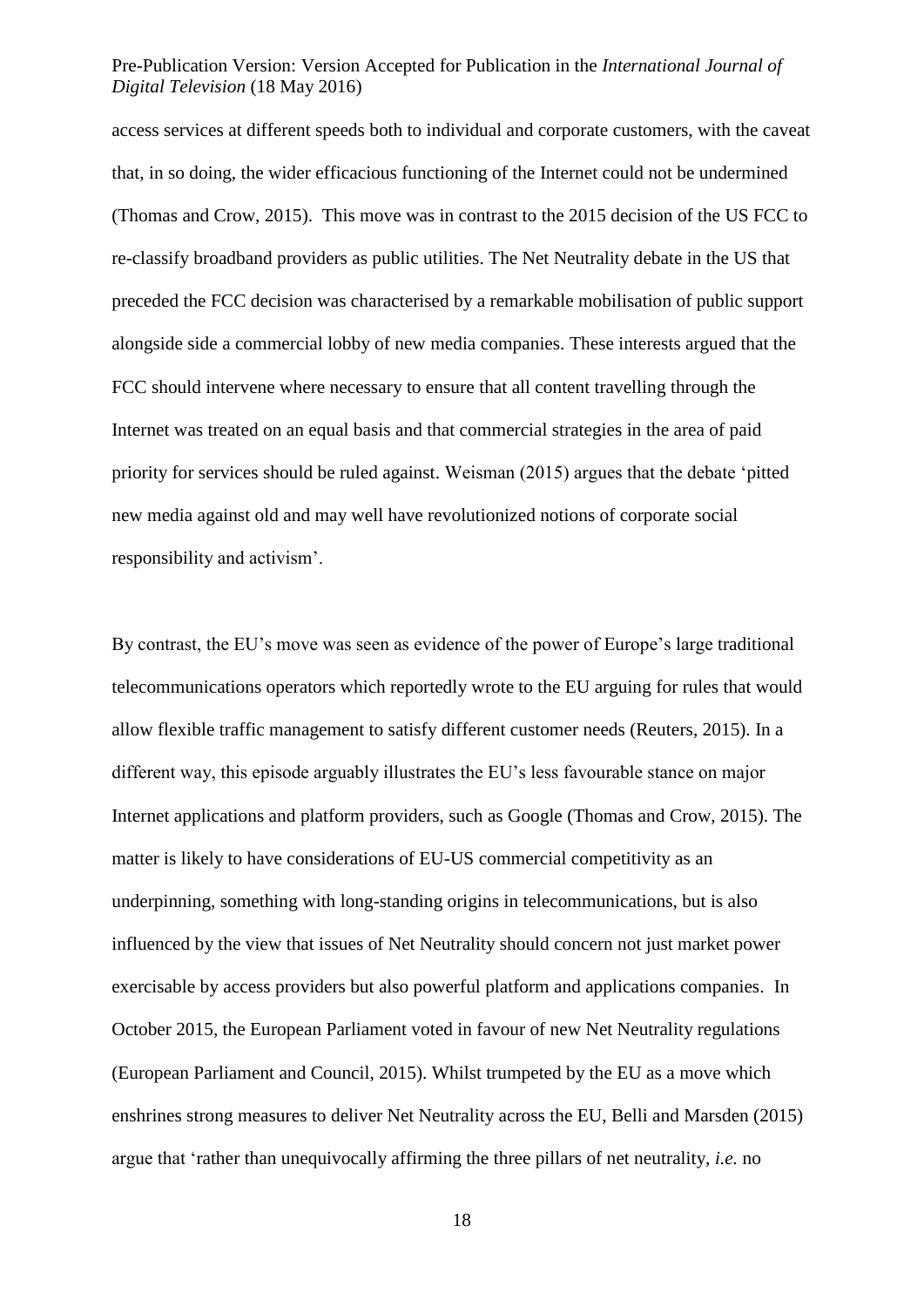blocking, no throttling and no paid prioritisation, the EU policymakers enshrined only the first two components in the regulation, thus tempering neutrality into a less principled vague "open internet"'. Concerns exist in respect of paid prioritisation where the Regulation will permit so-called guaranteed-quality services, other than Internet access services, but only when there is sufficient network capacity to do so. Clearly, the determination of the latter will place great responsibility in the hands of national regulatory authorities and is it an open question as to whether this aspect of the Regulation will serve as a loophole to provide services differentiated on the ability to pay. The fact that this issue has proven the fulcrum of the debate on Net Neutrality further underlines how narrow the confines of its consideration have been to date.

The tentative approach taken by the EU is also to a considerable extent reflected in the work of BEREC. Yet, ironically, given its market regulatory remit, BEREC has shown considerable interest in engaging with the idea of an expanded notion of Net Neutrality. In an important policy statement on competition issues in the debate on Net Neutrality, BEREC promoted Net Neutrality in terms of the idea of a 'best efforts' Internet. This idea is based on the assumption that service providers treat all Internet traffic on the same terms irrespective of its content, application, service, device, sender and receiver (BEREC 2012: 4). BEREC noted clear trends away from this approach in respect of a number of key practices, such as premium priced access offers, blocking or thwarting the development of new services on the Internet by technical means, collusion between content and applications providers vertically integrated with ISPs to block new applications and services entrants (so-called 'walled garden' approaches), and collusion through bilateral agreements between ISPs and content and applications providers to ensure prioritisation of the latter's content over other content and applications providers (ibid).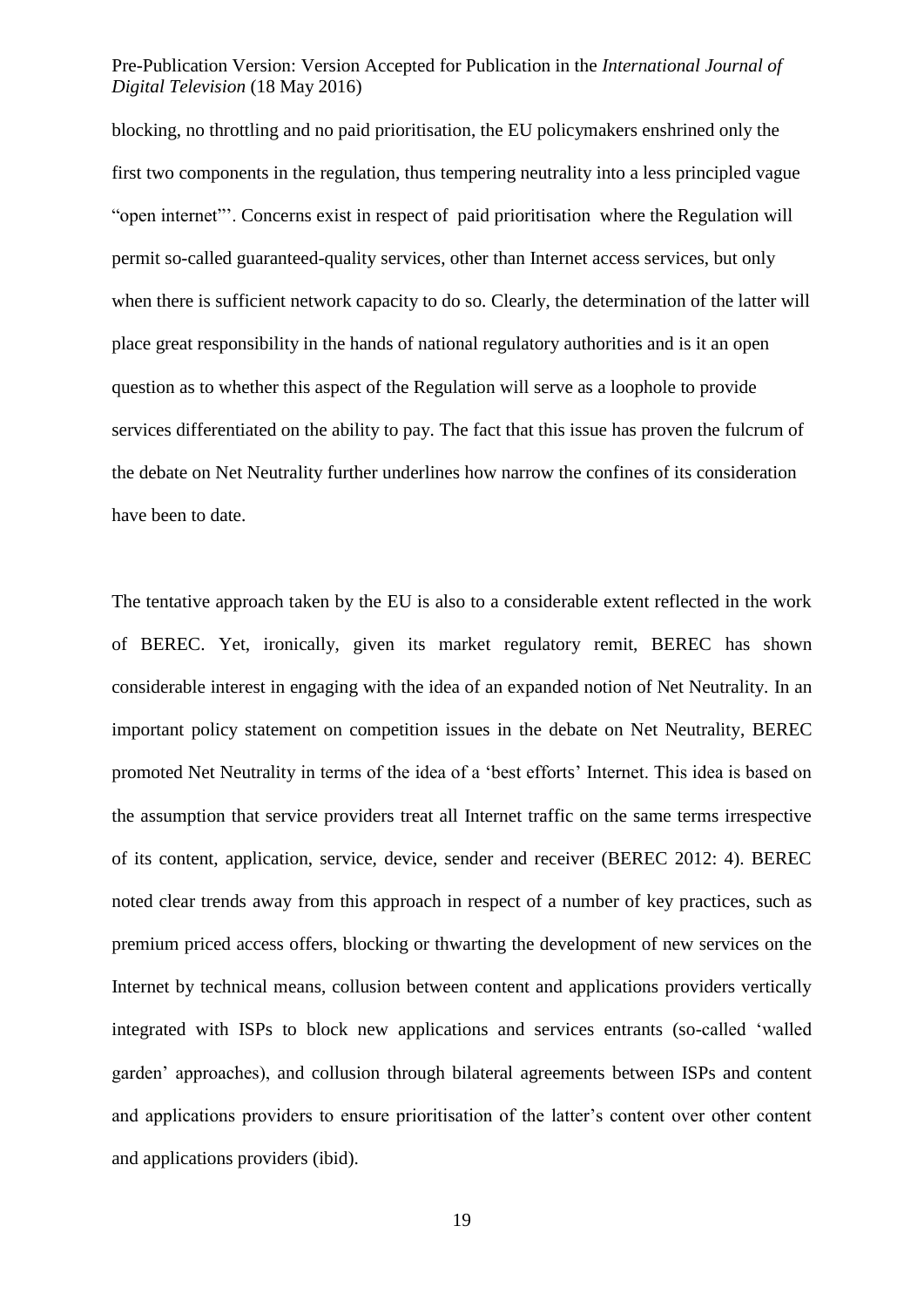However, in contrast to the Commission, despite its market regulatory remit, BEREC has noted that whilst strict definition of Net Neutrality might focus on the degree to which identical treatment of content might be pursued through intervention in regulatory terms into the future, it was also the case that deviations from Net Neutrality could 'cause concern for competition and society…[where]…NRAs will need to consider a wider set of principles and regulatory objectives' (ibid: 4-5). This is an important statement and offers some hope for the development of a wider treatment of the concept of Net Neutrality, though such deviation would not necessarily involve a reduction in intervention. BEREC has also hinted that NRAs, and by extension BEREC itself, should in the future recognise the connections between market regulation and more social public interest aspects of media regulation related to Net Neutrality. This assertion was justified through citation of the EU Framework Directive (recital 5) which specifically points to recognition of such connections in order to address fundamental matters of communications regulation such as media pluralism, cultural diversity and protection of consumer rights (ibid: p5). BEREC made the important point that there is evidence that Internet growth rates and costs per unit of capacity provision are declining thereby casting doubt on the argument that discrimination must occur between users to ensure the provision of highly bandwidth consumptive applications (BEREC 2012: 61). This is, of course likely to be contingent on the roll out of high speed network infrastructure across the EU, for which there are key targets as part of the Digital Agenda for Europe. BEREC (2012b) made what could in the future turn out to be a key touchstone reference allowing future regulatory policies for Net Neutrality to be developed at EU level with common effect to be taken across Member States. Specifically, in the relation to the debate on the degree to which the ECRF allows regulators to take action in respect of communications content, BEREC quoted the Framework directive to the effect that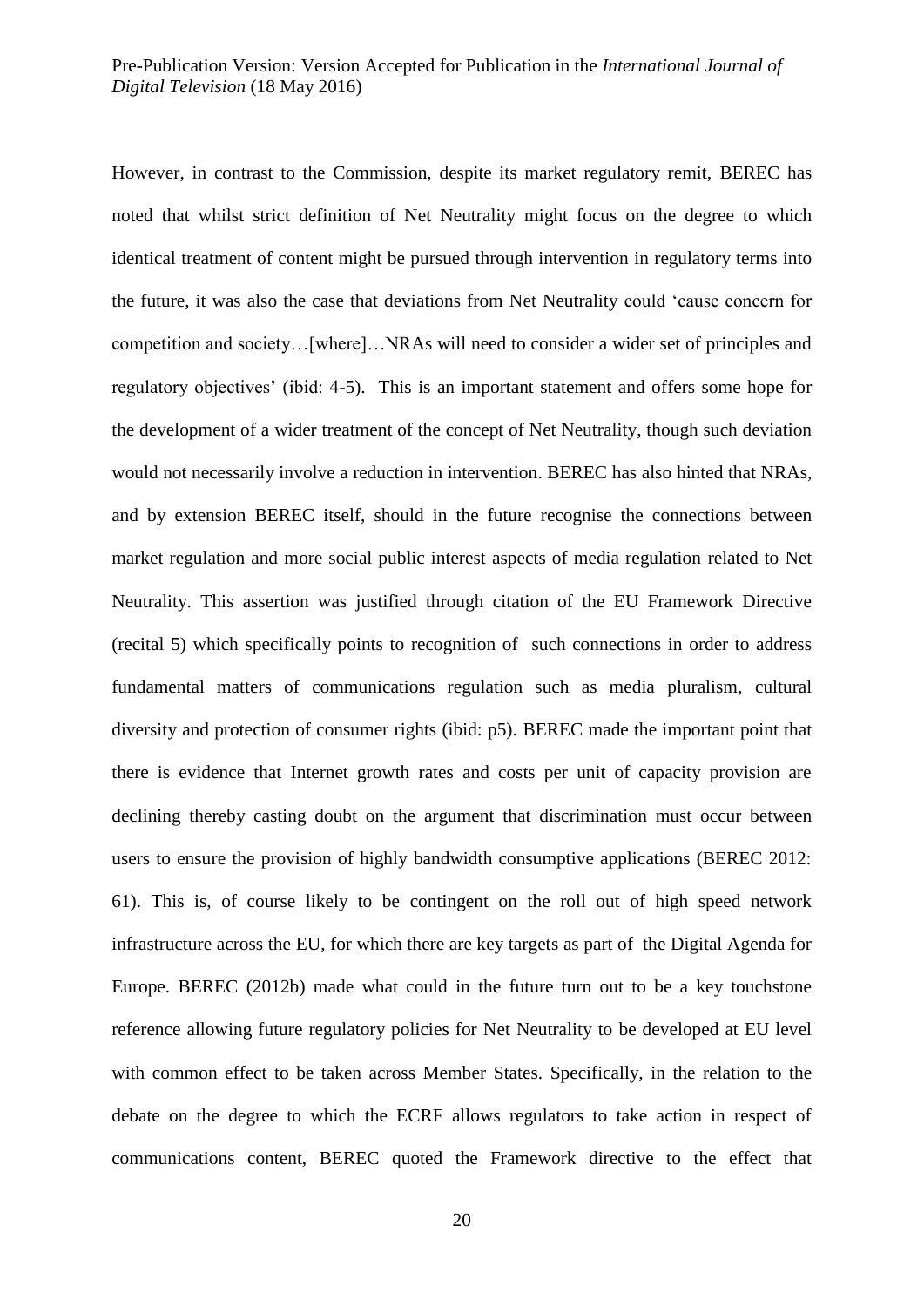'separation between the regulation of transmission and the regulation of content does not prejudice the taking into account of the links existing between them, in particular in order to guarantee media pluralism, cultural diversity and consumer protection' (European Parliament and Council, 2002: recital 6) noting that 'as content is being made available through networks, there is the inevitable link…between the regulation of transmission and the regulation of content' (BEREC 2012b: 10).

#### Conclusion

The current state of the debate on Net Neutrality is absent a detailed stock-taking and rationalisation of the relationship between - and potential - of intervention and neutrality. Here, it is fundamentally important to move beyond a view of neutrality as something which sanctions passivity, remoteness and hands-off behaviour. Doing so, at first base, allows clarification that interventions of various kinds in the flow of Internet traffic have occurred historically by commercial and state actors. This recognition can open a way forward to distinguish between interventionist behaviour whose objective is to restrict and interventionism aimed to promote and enable certain kinds of behaviour. This more nuanced understanding of neutrality provides a context for moving beyond a binary understanding of neutrality as intervention/non-intervention which can promote ideas of equality of access and opportunity delivered through clear interventions to liberate. A frank acknowledgement of the idea of intervention as a necessary element to pursue neutrality as a policy objective provides a context to debate further what might be the best set of policies for the online era. Interventions going beyond the techno-economic and into the social aspects of the public interest at the European level can promote parity of treatment and equality of access, opportunity and experience. This can become a context for flourishing diversity, rather than a move towards uniformity, restriction and conformity. Acceptance of the multi-faceted nature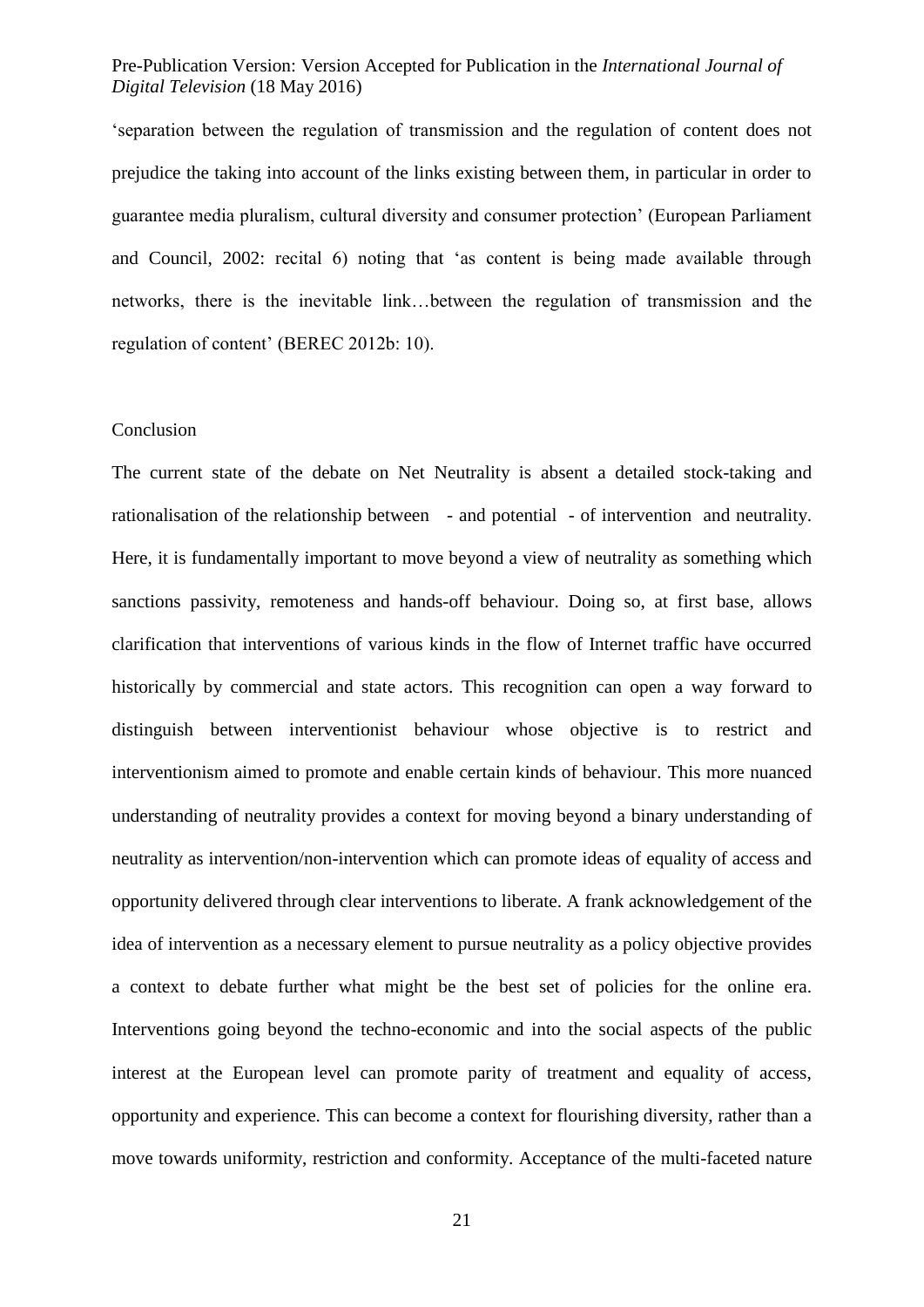of intervention allows the possibility to put in place policies that recognise its value but also to understand clearly where its limits lie.

To date, European Union policy on Net Neutrality has adopted a narrow understanding of the topic which restricts the scope of developing its potential. Europeans should be able to provide a collective view at the global level on issues related to an expanded version of net neutrality. The falling behind of European industry in web based network and service environments, as well as mobile communications, provides a case for some kind of coordinated policy response that can have techno-economic as well as public interest dimensions. The alternative is to leave the issue to different approaches at the national level.

This policy territory is undoubtedly difficult, but arguably essential to inhabit, and would mark a qualitative step forward in thinking holistically about the Internet's development beyond liberal market, on the one hand, and out-and-out social libertarian perspectives, on the other. Future media research and scholarship on Net Neutrality in Europe can assist in this process given that it has barely begun to be mobilised as yet. It will be important to monitor and critique the performance of the EU's 2015 Net Neutrality Regulation once it takes effect. However, an equally significant task is to consider the extent to which currently existing EU policies on media content can be developed and applied to Internet communication within the sphere of Net Neutrality. Here, policy issues around media market concentration, pluralism and public service need to be unpacked and their relevance to Internet based media policy in Europe illuminated.

The necessary policy change to develop Net Neutrality, though undoubtedly significant, is not paradigmatic in proportion and will become more urgent. It does amount, however, to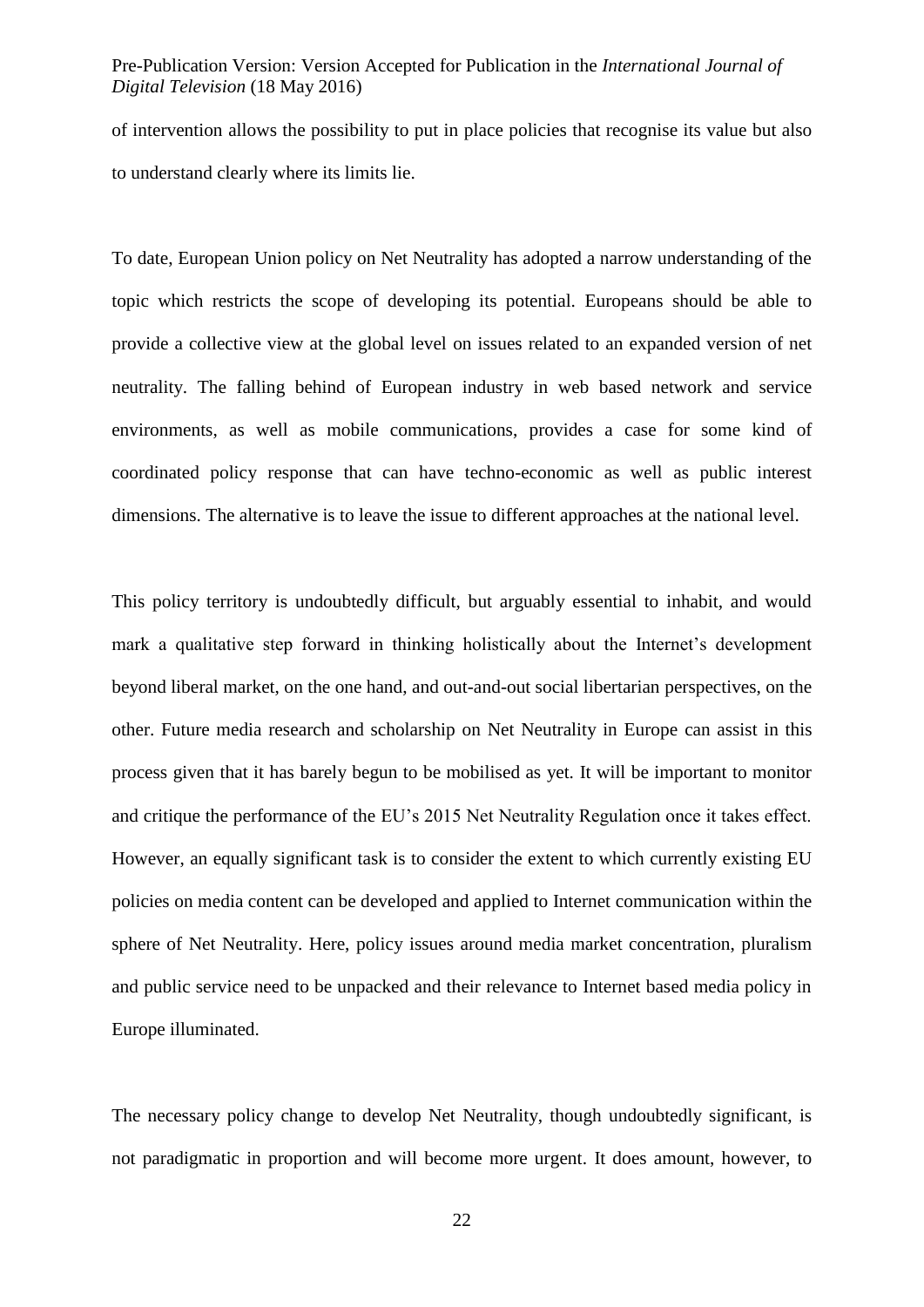significant adaptation and would not be created quickly. Realising it could in Mansell's (2012: 184) terms ensure, 'the means of encouraging a new social imaginary with more diverse choices involving neither the excesses of hegemonic governance from above with its neoliberal ideology of the market nor naïve trust in the generative power of dispersed online communities, as a means of governance from below'. The debate on Net Neutrality provides a gateway to protect and even extend a number of public interest regulatory values and practices into the consumption of online services and associated content, especially with the continued gravitation of broadcasting towards the Internet. The Net Neutrality debate is already well established on techno-economic grounds, though is still open. The risk is cooption and absorption: the opportunity is to develop at least some public interest parameters for the Internet in the future.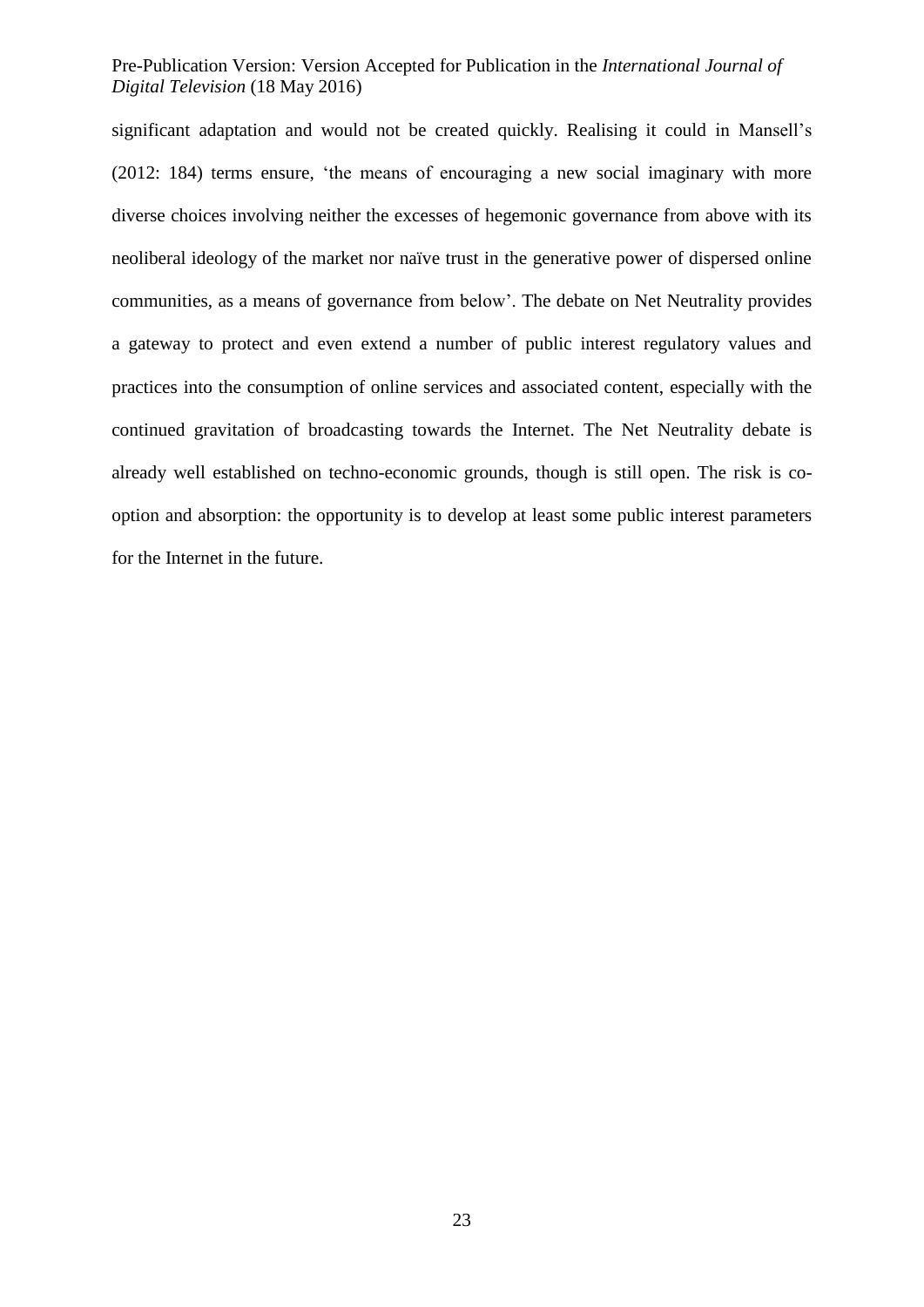## REFERENCES

Belli, L. (2013) 'Network Neutrality and Human Rights – An Input Paper'. In L. Belli and P De Filippi (eds), *The Value of Network Neutrality for the Internet of Tomorrow*. Report of the Dynamic Coalition on Network Neutrality, 11-25.

BEREC (2012a) 'Differentiation practices and related competition issues in the scope of Net Neutrality', Brussels, BoR (12) 31, 29 May.

BEREC (2012b) ' BEREC Guidelines for Quality of Service in the scope of Net Neutrality'. BoR (12) 32, 29 May.

Center for Democracy and Technology (2006) 'Preserving the Essential Internet', June. Available at: https://net.educause.edu/ir/library/pdf/EPO0653.pdf

DLA Piper (2009) 'EU Study on the Legal Analysis of a Single Market for the Information Society – New Rules for a New Age?'. DLA Piper.

European Commission (2009) 'Commission Declaration on Net Neutrality', (2009/C 308/02), OJC 308/2. 18 December.

European Commission (2011) Communication from the Commission to the European Parliament, the Council, the Economic and Social Committee and the Committee of the Regions 'The open internet and net neutrality in Europe' Brussels, COM(2011) 222 final 19.4.2011.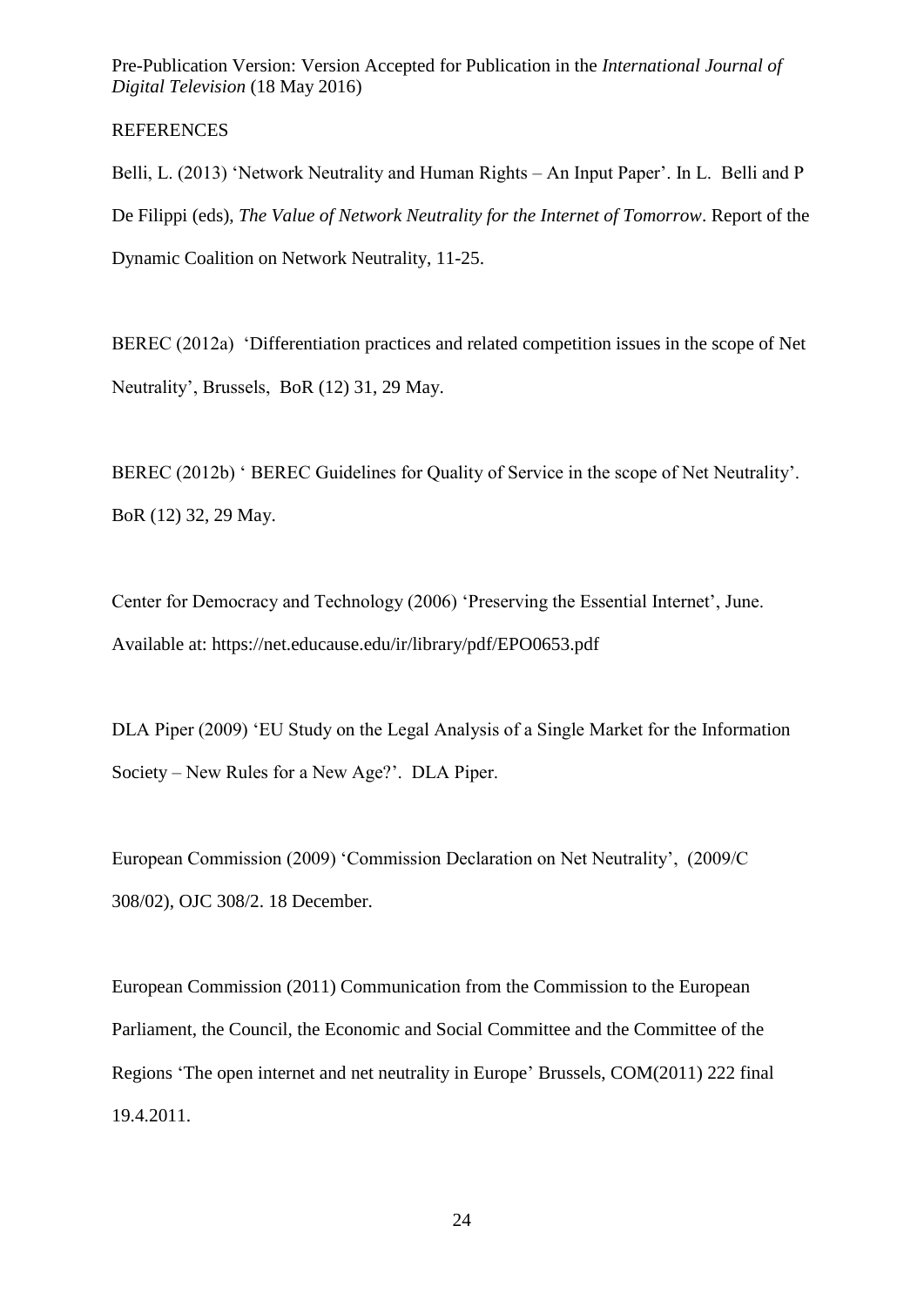European Commission (2013) 'Proposal for a Regulation of the European Parliament and of the Council laying down measures concerning the European single market for electronic communications and to achieve a Connected Continent, and amending Directives 2002/20/EC, 2002/21/EC and 2002/22/EC and Regulations (EC) No 1211/2009 and (EU) No 531/2012'. COM(2013) 627 final, 2013/0309 (COD), Brussels, 11.9.2013.

European Parliament and Council (2009a) 'Directive 2009/140/EC of the European Parliament and of the Council of 25 November 2009 amending Directives 2002/21/EC on a common regulatory framework for electronic communications networks and services, 2002/19/EC on access to, and interconnection of, electronic communications networks and associated facilities, and 2002/20/EC on the authorisation of electronic communications networks and services'. Brussels.

European Parliament and Council (2009b) 'Directive 2009/136/EC of the European Parliament and of the Council of 25 November 2009 amending Directive 2002/22/EC on universal service and users' rights relating to electronic communications networks and services, Directive 2002/58/EC concerning the processing of personal data and the protection of privacy in the electronic communications sector and Regulation (EC) No 2006/2004 on cooperation between national authorities responsible for the enforcement of consumer protection laws OJ L 337, 18.12.2009, 11–36**.**

European Parliament and Council (2015) 'Regulation (EU) 2015/2120 of the European Parliament and of the Council of 25 November 2015 laying down measures concerning open internet access and amending Directive 2002/22/EC on universal service and users' rights relating to electronic communications networks and services and Regulation (EU) No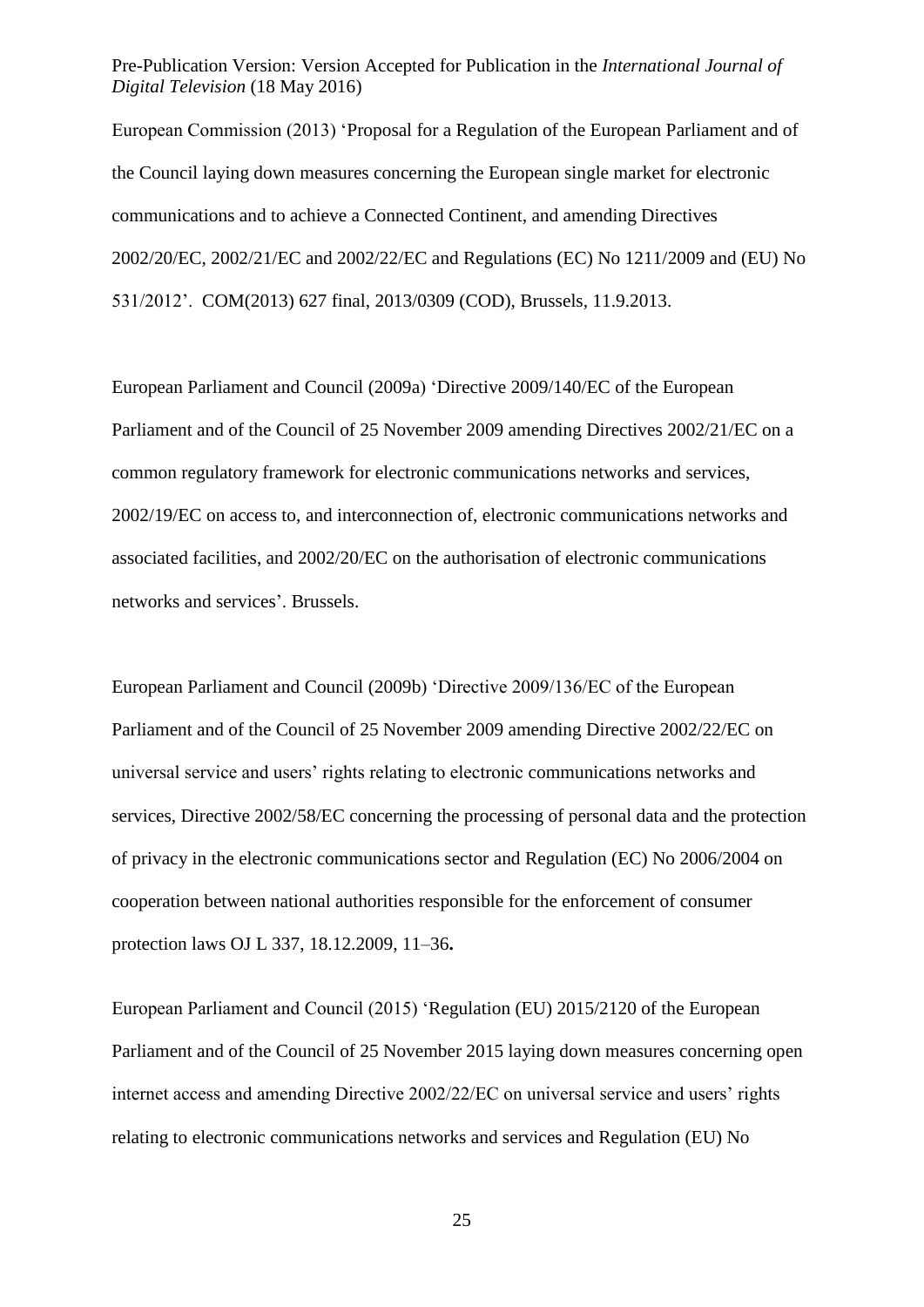531/2012 on roaming on public mobile communications networks within the Union'.

OJL310/1, 25 November.

Hern, A. (2014) 'EU divided on issue of net neutrality', *The Guardian*, 27 November. Available at: 'http://www.theguardian.com/technology/2014/nov/27/european-commissionnet-neutrality

Hern, A. (2015) 'BlackBerry boss: net neutrality means devs should have to make BB apps'. *The Guardian,* 22 January. Available at:

http://www.theguardian.com/technology/2015/jan/22/blackberry-boss-net-neutrality-meansdevs-should-have-to-make-bb-apps

Lentz, B. (2013) 'Excavating Historicity in the U.S. Net Neutrality Debate' *Communication, Culture and Critique*, 6:4, 568-97.

Mansell, R. (2012) *Imagining the Internet: Communication, Innovation, and Governance*. Oxford: OUP.

Marsden, C. and I. Brown (2013) *Regulating Code – Good Governance and Better Regulation in the Information Age*. Cambridge MA: MIT Press.

Marsden, C. (2010) *Net Neutrality: towards a Co-Regulatory Solution*. London: Bloomsbury Academic

Marsden, C. (2011) *Internet Co-Regulation: European Law and Regulatory Legitimacy in Cyberspace*, Cambridge: CUP.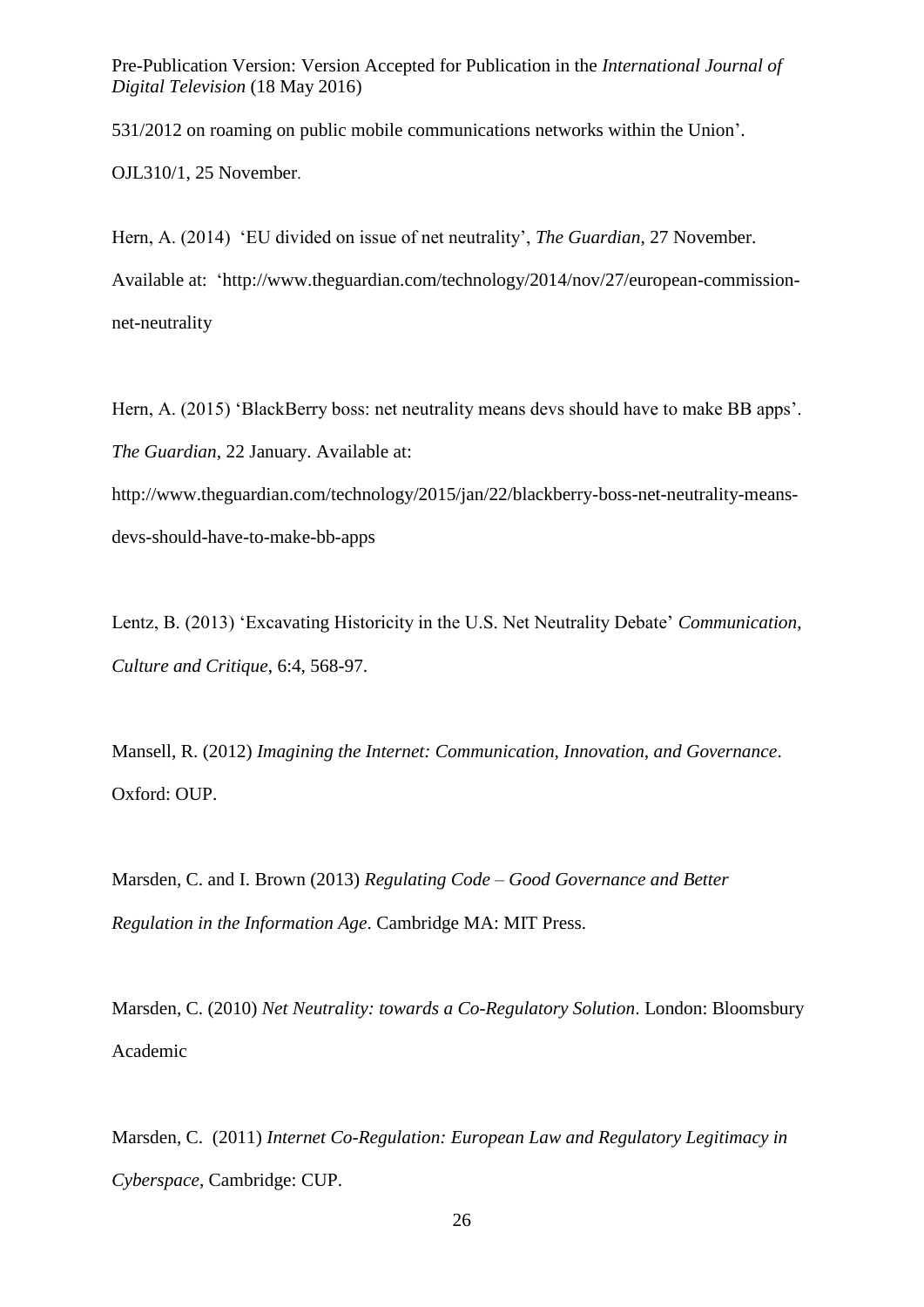Marsden, C. and L. Belli (2015) ' Not Neutrality but 'Open Internet' a L'Europeenne http://blogs.lse.ac.uk/mediapolicyproject/2015/10/29/not-neutrality-but-open-internet-a-laeuropeenne/

McDiarmid, A. and A. Shears (2013) 'The importance of Internet Neutrality to Protecting Human Rights Online'. In L. Belli and P De Filippi (eds), *The Value of Network Neutrality for the Internet of Tomorrow*. Report of the Dynamic Coalition on Network Neutrality, 26-35.

McDonald, R., G. Cannella and J. Ben-Avie (2013) ' Net Neutrality: Ending Network Discrimination in Europe'. In L. Belli and P De Filippi (eds), *The Value of Network Neutrality for the Internet of Tomorrow*. Report of the Dynamic Coalition on Network Neutrality.

Mueller, M. (2007) 'Net Neutrality and a Global Principle for Internet Governance', Internet Governance Project, Paper IG P07-003.

Musiani, F. and M. Loeblich (2013) 'Net Neutrality from a Public Sphere Perspective'. In L. Belli and P De Filippi (eds), *The Value of Network Neutrality for the Internet of Tomorrow*. Report of the Dynamic Coalition on Network Neutrality, 36-45.

Rivera, R. (2015) 'Inspiring Innovation and Digital Creativity at the BBC', Keynote Address to the 2015 *RethinkMedia* conference, Birmingham City University, 18 March.